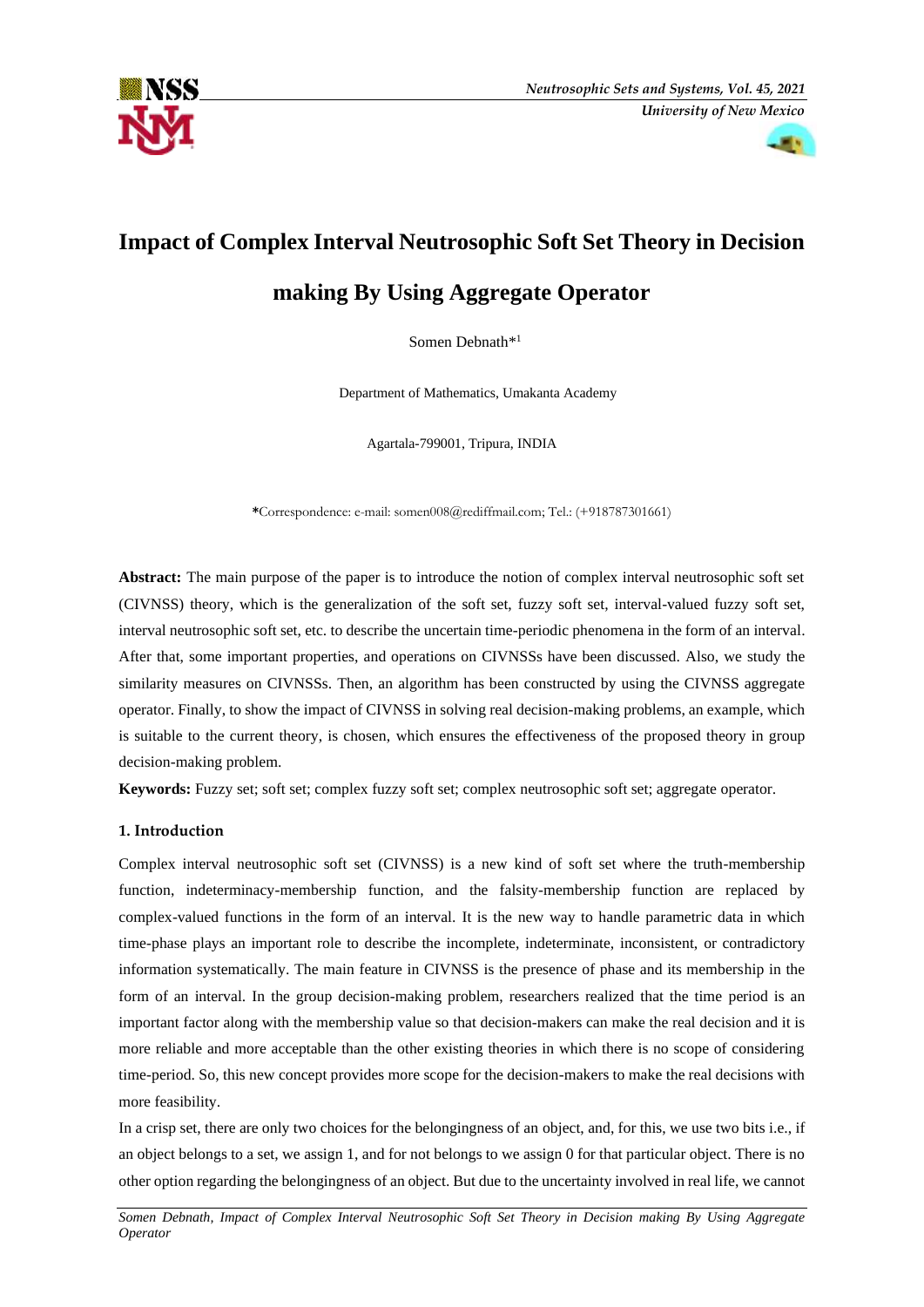restrict ourselves with only two values. This leads to the introduction of the fuzzy set theory, by Zadeh [1] in 1965. By fuzzy set theory, we represent the uncertainty with the help of a membership function. Later on, we realize that the non-membership value is also equally as important as the membership value to design the vagueness. So, Atanassov[2] introduced another mathematical tool known as the intuitionistic fuzzy set. In an intuitionistic fuzzy set, each object has membership value as well as non-membership value and they depend on each other. Researchers use the concept of fuzzy set theory in different application areas and introduce new theories and results. Later on, the fuzzy set has been extended by introducing an interval-valued intuitionistic fuzzy set [3], an interval-valued fuzzy set [4], a Pythagorean fuzzy set and its application [5], multi fuzzy set[6] ,etc.

In the fuzzy set theory, the vague concept is handled by a membership function and its nature is extremely individual. In reality, to measure the uncertainty there exist different possibilities so, setting up a membership function is a difficult task. For example, to represent the concept of 'middle-aged person' we define the membership function via a triangular form and a trapezoidal form of fuzzy membership function by setting up the age limit in different ways. So, there is a problem to choose the best criteria fit for the middle-aged person. So, there is a chance of getting different membership values for a single person. This difficulty of membership function has been removed by introducing a soft set by Russian mathematician Molodtsov[7] in 1999. Soft set theory handled uncertainty or vagueness differently by using the notion of parameterization. In soft set theory, to define an object, no need to introduce a membership function. It can be applied in different fields including game theory, social science, medical science, operation research, decision-making, pattern recognition, algebra, etc. Parameters may not be always crisp, but maybe in fuzzy words so, such types of vagueness demand several kinds of extensions of soft set theory which leads to the introduction of rough soft sets and fuzzy soft sets [8], fuzzy soft set theory, and its application [9], intuitionistic fuzzy parameterized soft set theory and its decision making [10], bipolar soft sets [11], hypersoft set[12] ,etc.

Incomplete information can be handled by the intuitionistic fuzzy set. But it cannot represent the indeterminacy involve in the data. So, there is a demand for another tool that is capable of representing incomplete, indeterminate, and uncertain information in an organized manner. This purpose is solved by introducing the neutrosophic set proposed by Smarandache [13]. The nature of indeterminacy is different as it depends on the problem so, researchers use this concept in various ways to tackle different essence of indeterminacy present in real life. Neutrosophic set is the extension of fuzzy set, intuitionistic fuzzy set, interval-valued fuzzy set, and interval-valued intuitionistic fuzzy set. For scientific implementation, we use a single-valued neutrosophic set introduced by Wang et al. [14]. The neutrosophic set has several extensions and applications among which some significant works are neutrosophic soft set [15], aggregate operators of neutrosophic hypersoft sets[16], rough neutrosophic sets[17], interval neutrosophic sets[18], interval neutrosophic tangent similarity measure based MADM strategy[19], bipolar neutrosophic sets and their application[20] , neutrosophic refined sets in medical diagnosis[21], distance-based similarity measure for refined neutrosophic sets and its application[22], an approach of TOPSIS technique for developing supplier selection under type-2 neutrosophic number[23], an integrated neutrosophic ANP and VIKOR method for supplier selection[24], neutrosophic approach for evaluation of the green supply chain management[25], group decision making model based on neutrosophic sets for heart disease diagnosis[26], bipolar neutrosophic multi-criteria decision making framework for professional selection[27], a novel intelligent medical decision support model based on soft computing IoT[28] etc.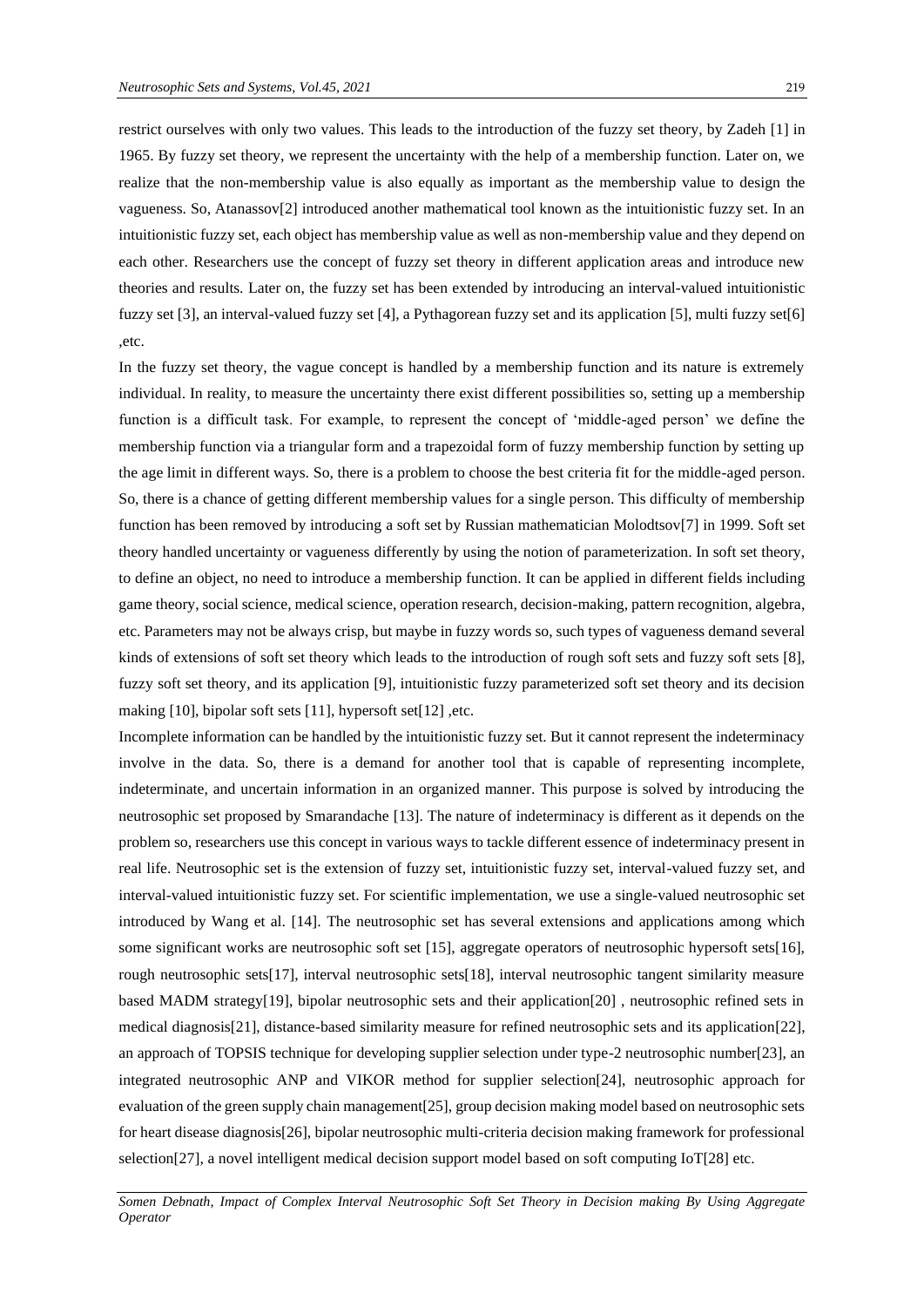But in all the above discussions, there is one information gap. To make it clear we consider an example. In a medical diagnosis problem, one person may have a variety of symptoms or attributes, or criteria. But in that case, we do not consider the information 'time duration of the symptom' though, it is also necessary information and should be considered together with the information's, 'belongingness level of a symptom' or 'non-belongingness level of a symptom' or 'indeterminacy level of a symptom' for proper diagnosis of a patient. To cover up such problem complex fuzzy set [29], complex fuzzy soft set [30-31], complex intuitionistic fuzzy soft set [32], complex fuzzy logic [33], interval-valued complex fuzzy soft sets [34], complex neutrosophic set [35], complex neutrosophic soft set [36],etc. are introduced.

Ramot et al. introduced complex fuzzy sets (CFSs) to ensure the accurate time-periodic representation of the fuzziness behavior of the attributes to generalize the membership structure. The problems that are intrinsic in CFSs can be handled with the help of complex intuitionistic fuzzy soft sets (CIFSSs) and complex vague soft sets(CVSSs). Selvachandran et al. generalize the CFS model by introducing the interval-valued complex fuzzy soft set(IV-CFSS). By combining the complex fuzzy sets and neutrosophic sets, Ali et al. developed complex neutrosophic sets (CNSs). In 2018, Ali et al. [37] formulate an interval complex neutrosophic set (ICNS) and apply it in decision making. To handle the parametric data, Broumi et al. [36] introduced complex neutrosophic soft sets (CNSSs).

The main objective of this paper is to introduce the notion of complex interval neutrosophic soft sets (CIVNSSs). CIVNSSs are formed by combining the interval-valued fuzzy sets (IV-FSs) and the complex neutrosophic soft sets (CNSSs). CIVNSS is the extension of CNSS. The main objective behind the modeling of CIVNSS is to provide a more general framework for time-periodic phenomena to ensure a more accurate representation of uncertainty of three-dimensional information about the problem parameters and an interval-based truth-membership, falsity-membership, and indeterminacy-membership structure. Moreover, we study some operations and distance measures on CIVNSSs. Finally, we use complex interval neutrosophic set aggregate operators to solve real-life problems in real decision-making.

The main motivation behind the introduction of complex interval neutrosophic soft set has been furnished below point wise:

- A soft set has been introduced to tackle parametric data in which the attributes associated with the parameter attain only the values 0 or 1.
- To overcome the issues which cannot be explained by a soft set, a fuzzy soft set is introduced where an attribute can take any values that belong to the unit closed interval [0, 1].
- The fuzzy soft set has been further extended by introducing an interval-valued fuzzy soft set and intuitionistic fuzzy soft set. In interval-valued fuzzy soft set, a decision-maker may take the membership value as a subset of [0,1] and in the intuitionistic fuzzy soft set, a decision-maker has a scope to assign non-membership value along with the non-membership value with the condition that their sum cannot exceed 1.
- Interval-valued fuzzy soft set and the intuitionistic fuzzy soft set has been extended further by introducing interval-valued intuitionistic fuzzy soft set where the value of an attribute can be represented by a pairwise interval in which the first interval is for membership degree and the second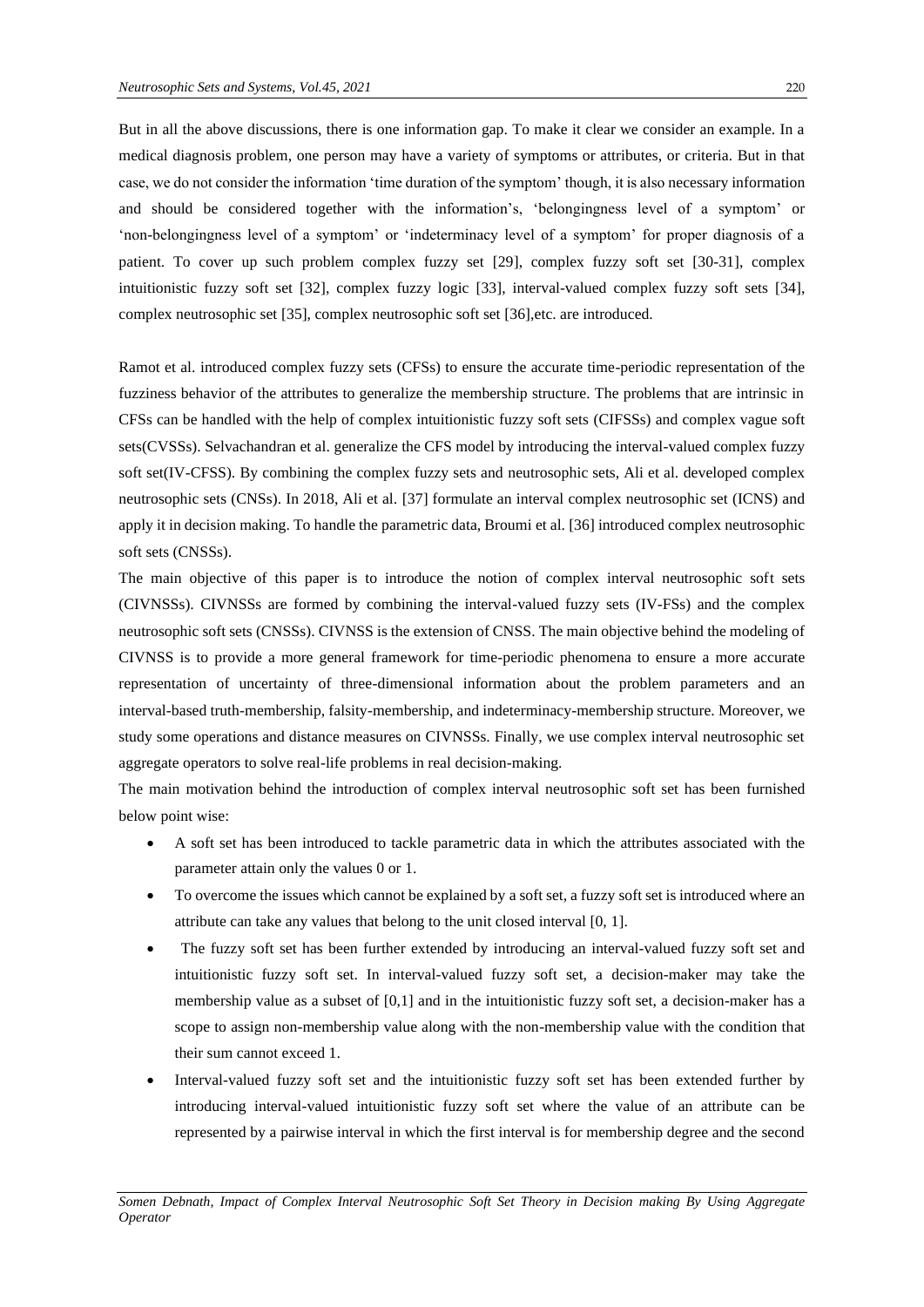interval for the non-membership degree with the condition that the sum of their supremum cannot exceed 1.

- A neutrosophic soft set has been introduced in which every attribute has three membership values and each belongs to the interval [0,1].
- Interval neutrosophic soft set has been introduced to extend the notion of the neutrosophic soft set where each membership value is a subset of [0,1].
- Sometimes time-period is an issue while solving decision making problem in real-world and such problem cannot be solved by soft set, fuzzy soft set, intuitionistic fuzzy soft set, interval-valued fuzzy soft set, neutrosophic soft set, interval-neutrosophic soft set, etc. To eradicate such an issue, a complex interval neutrosophic soft set has been introduced in the present literature. So, complex interval neutrosophic soft set can be viewed as follows:

soft set  $\subseteq$  fuzzy soft set  $\subseteq$  intuitionistic fuzzy soft set / interval-valued fuzzy soft set  $\subseteq$  interval-valued intuitionistic fuzzy soft set  $\subseteq$  neutrosophic soft set  $\subseteq$  interval neutrosophic soft set  $\subseteq$  complex interval neutrosophic soft set.

The paper is organized in the following manner:

In section 2, we give a brief literature review that is relevant to the subsequent sections. In section 3, some operations on CIVNSSs have been proposed. In section 4, similarity measures on CIVNSSs have been discussed. In section 5, aggregation of CIVNSSs has been discussed. In section 6, an algorithm has been constructed by using CIVNSS aggregate operators. In section 7, an application of the proposed algorithm has been suggested. Finally, the paper is concluded in section 8.

#### **2. Literature Review**

**2.1 Definition** (Zadeh, 1965) Let  $X$  be a set of the universe. A fuzzy set on  $X$  can be defined as a set of

ordered pairs of the form given by,

 $A^* = \{ (x, \mu_A(x)) : x \in X \}$ , where  $\mu_A$  denotes the membership function, and  $\mu_A : X \to [0,1]$ .

**2.2 Definition** (Molodtsov, 1999) Let  $X$  be the initial universe set and  $E$  be the set of parameters and

 $P(X)$  denotes the power set of X. Then the pair  $(F, A)$  is called a soft set over X, where  $A \subseteq E$ , and

$$
F: A \to P(X).
$$

**2.3 Definition** (Atanassov, 1986) Let  $X$  be a fixed set and  $A$  be a subset of  $X$ . Then an intuitionistic fuzzy

set on  $X$  can be defined as a set of an ordered triplet of the form given by,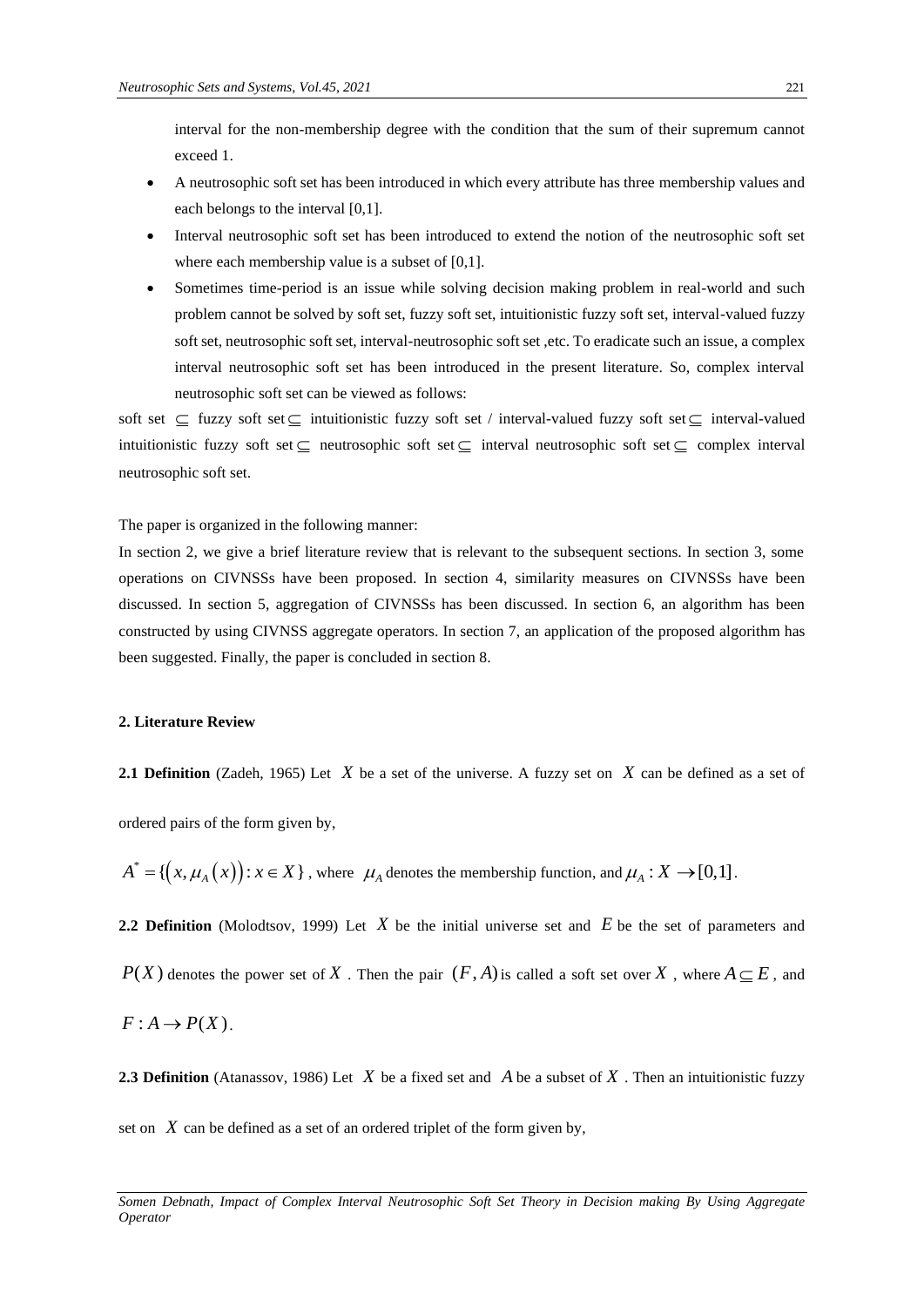$$
A^* = \{ (x, \mu_A(x), \gamma_A(x)) : x \in X \}
$$
, where  $\mu_A$  and  $\gamma_A$  denote the membership function and  
non-membreship function respectively such that  $\mu_A, \gamma_A : X \to [0,1]$ , and  $0 \le \mu_A(x) + \gamma_A(x) \le 1$ .

**2.4 Definition** (Bustince, 2010) An interval-valued fuzzy set  $A^*$  on a universe X is a mapping such that,

 $A^*: X \to Int[0,1]$ , where  $Int[0,1]$  denotes the set of all closed subintervals of  $[0,1]$  and the membership of an element  $x \in X$  is defined as  $\mu_X(x) = [\mu_X^l(x), \mu_X^u(x)]$ .

2.5 Definition (Cagman et al., 2011) Let U be an initial universe and E be a set of parameters which are in fuzzy words. Then the pair  $(F, E)$  is called a fuzzy soft set (FSS) over U if  $F : E \to P(U)$ , where

 $P\big(U\big)$  denotes the set of all fuzzy subsets over  $U$  .

**2.6 Definition** (Smarandache, 2005) Let *U* be an initial universe. A neutrosophic set *N* is an object having the form  $\widetilde{N} = \left\{ \left\langle x, T_{\widetilde{N}}(x), I_{\widetilde{N}}(x), F_{\widetilde{N}}(x) \right\rangle : x \in U \right\}$ , where the functions  $T, I, F: U \to ][0,1^+]$ , denote the

*A*<sup>\*</sup> = { $(x, \mu_A(x), \gamma_A(x))$ <br>
non-membership function res<br>
2.4 Definition (Bustince, 201<br> *A*<sup>\*</sup> : *X* → *Int*[0,1], where<br>
of an element  $x \in X$  is defin<br>
2.5 Definition (Cagman et al<br>
fuzzy words. Then the pair<br>  $\overline{P}(U)$  d truth, indeterminacy, and falsity membership functions, respectively and they must satisfy the condition,  $T_0 \leq T_{\tilde{N}}(x) + I_{\tilde{N}}(x) + F_{\tilde{N}}(x) \leq 3^+$ . For practical application, it is difficult to apply. So we define its

special form, called single-valued neutrosophic set (SVNS).

**2.7 Definition** (Wang et al., 2010) Let  $U$  denotes the space of objects with generic elements  $x \in U$  . Then, an

SVNS on  $U$  is denoted by  $\hat{\stackrel{\wedge}{N}}$ and it is defined as  $\hat{N} = \left\{ \left\langle x, T_{\Lambda_n}(x), I_{\Lambda_n}(x), F_{\Lambda_n}(x) \right\rangle : x \in U \right\}$  $\hat{N}_N(x)$ ,  $I_{\stackrel{\wedge}{N}}(x)$ ,  $F_{\stackrel{\wedge}{N}}(x)$  $\sum_{\Delta x} (x)$ ,  $I_{\Delta x} (x)$ ,  $F_{\Delta x} (x)$ :  $x \in$  $\left\{\left\langle x, T_{\underset{\textstyle N}{\wedge}}(x), I_{\underset{\textstyle N}{\wedge}}(x), F_{\underset{\textstyle N}{\wedge}}(x) \right\rangle : x \in U \right\}$ , wh , where

 $T, I, F: U \rightarrow [0,1]$ .

**2.8 Definition** (Ramot et al., 2002) A complex fuzzy set(CFS)  $C^*$  over a universal set U is defined by taking complex fuzzy-valued membership degree  $\big(\mu_{\varsigma}\left(x\right)\big)$  to each of the elements of  $\,U$  where,

$$
\mu_{\varsigma}\left(x\right) = a_{\varsigma}\left(x\right)e^{ib_{\varsigma}\left(x\right)}, \ i \equiv \sqrt{-1}, \ \forall x \in U.
$$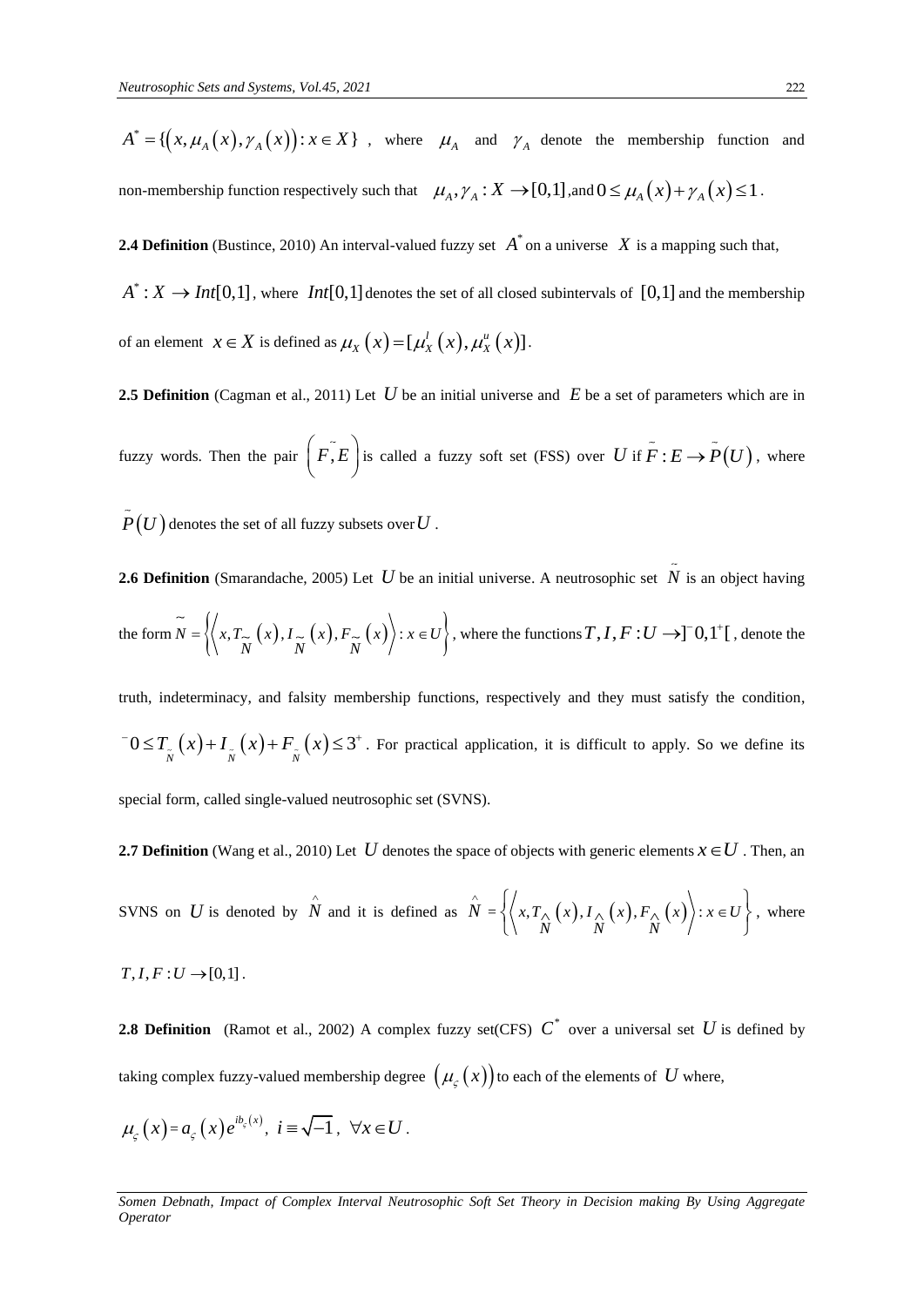$a_{\varsigma}(x) \in [0,1]$  is called the amplitude part and  $b_{\varsigma}(x) \in [0,2\pi]$  is called the phase part in the complex fuzzy-valued membership degree  $\mu_{\zeta}(x)$  of x.

**2.9 Definition** ( Thirunavukarasu et al., 2017) A complex fuzzy soft set (CFSS) over a universal set *U* is

defined as an ordered pair 
$$
(\tilde{F}, E)
$$
 where,  $\tilde{F}$  is a mapping defined as,  $\tilde{F}: E \to \tilde{P}(U)$ ;  $\tilde{P}(U)$  denotes the

set of all complex fuzzy subsets of the set  $\bar{U}$  .

Let,  $U = \{x_1, x_2, \dots, x_m\}$  be the set of the universe and  $E = \{e_1, e_2, \dots, e_n\}$  be the set of complex

fuzzy-valued parameters then, a complex fuzzy soft set  $\left(F, \tilde{E}\right)$  can be defined as follows

$$
\left(\tilde{F}, E\right) = \left\{ \left(e_j, \tilde{F}\left(e_j\right)\right) : \forall e_j \in E \right\} \text{ ,where } \tilde{F}\left(e_j\right) = \left\{x_1 \mid x_{1j}, x_2 \mid x_{2j}, \dots, x_m \mid x_{sj} : \forall e_j \in E \right\}
$$

 $x_{sj}$  is a complex fuzzy evaluation of an alternative  $x_s$  over a parameter  $e_j$  as,  $x_{sj} = p_{sj}e^{iu_{sj}}$ , where  $p_{ij} \in [0,1]$  is the amplitude part and  $u_{ij} \in [0,2\pi]$  is the periodic part;  $s = 1,2,......,m$  and  $j = 1, 2, \ldots, n$ . So, CFSS is a combination of a soft set (SS) with CFS by taking all the parameters in the complex fuzzy sense in a soft set.

**2.10 Definition** (Broumi et al., 2017) Let U be an initial universe and E be a set of parameters,  $A \subseteq E$ , and  $\psi_A$  be a complex neutrosophic set over U for all  $x \in U$ . Then, a complex neutrosophic soft set (CNSS)  $\tau_A$  over U is defined as a mapping  $\tau_A : E \to CN(U)$ , where  $CN(U)$  denotes the set of complex neutrosophic sets in *U* and it is defined as

$$
\tau_A = \left\{ \left( x, \psi_A(x) \right) : x \in E, \psi_A(x) \in CN(U) \right\},
$$
\nWhere

\n
$$
\psi_A(x) = \left( \alpha_A(x) e^{i\mu_A(x)}, \beta_A(x) e^{i\nu_A(x)}, \delta_A(x) e^{i\omega_A(x)} \right) , \quad \alpha_A, \beta_A, \delta_A \in [0,1] , \text{ and}
$$
\n
$$
\mu_A, \nu_A, \omega_A \in (0, 2\pi].
$$

*Somen Debnath, Impact of Complex Interval Neutrosophic Soft Set Theory in Decision making By Using Aggregate Operator*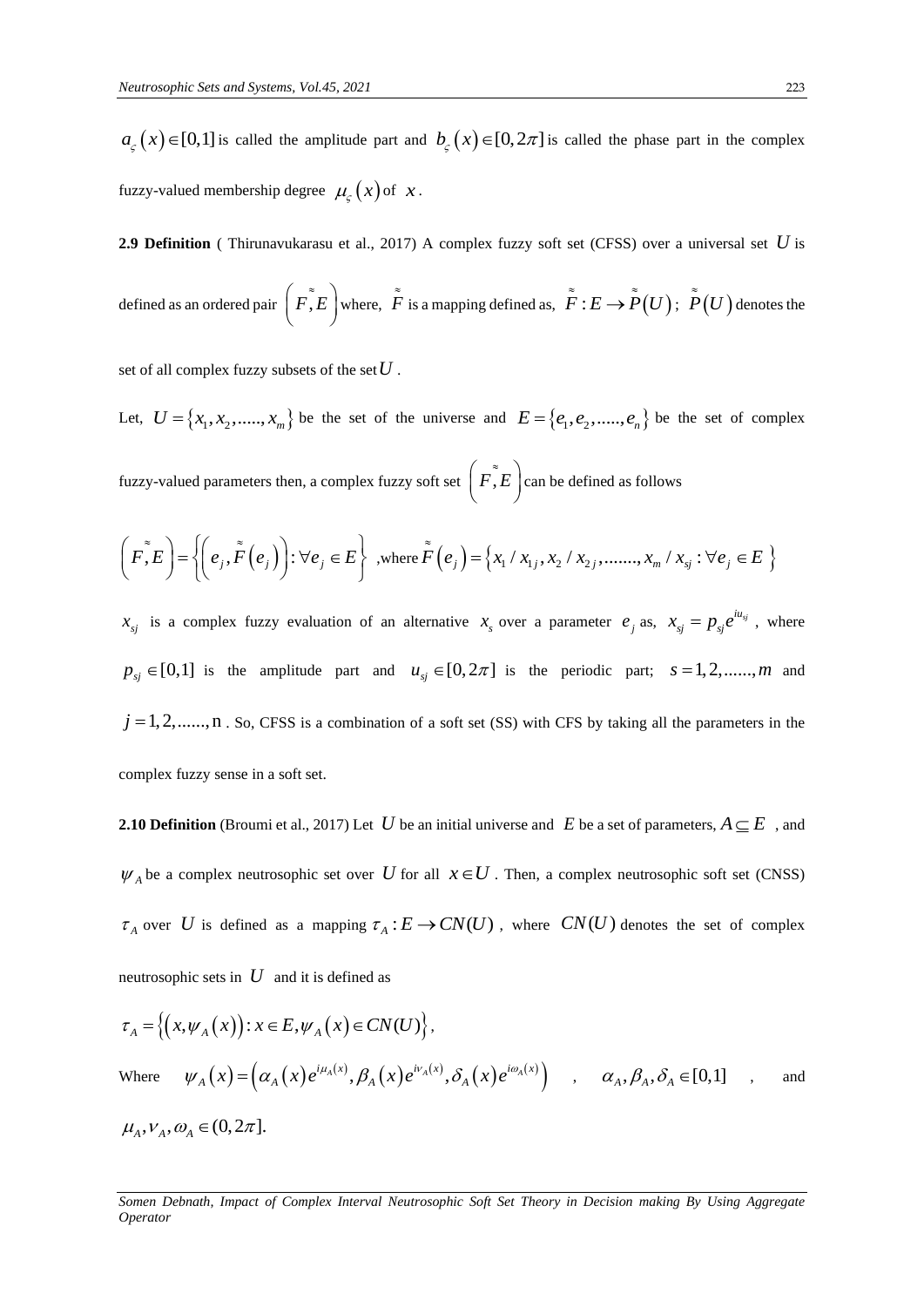**2.11 Definition** Let U be an initial universe and E be a set of parameters,  $A \subseteq E$ , and  $\psi_A$  be a complex interval neutrosophic set over U for all  $x \in U$ . Then, a complex interval neutrosophic soft set (CIVNSS) \*  $\tau_A$  over U is defined as a mapping \*  $\tau A : E \to \text{CIVN}(U)$ , where  $\text{CIVN}(U)$  denotes the set of complex interval neutrosophic sets in *U* and it is defined as

$$
\stackrel{*}{\tau}A = \left\{ \left( x, \psi_A(x) \right) : x \in E, \psi_A(x) \in CIVN(U) \right\},\
$$

Where

$$
\psi_{A}(x) = \left(\alpha_{A}(x)e^{i\mu_{A}(x)}, \beta_{A}(x)e^{i\nu_{A}(x)}, \delta_{A}(x)e^{i\omega_{A}(x)}\right) , \qquad \alpha_{A}, \beta_{A}, \delta_{A} \subseteq [0,1] ,
$$
  
\n
$$
\alpha_{A}(x) = \left[\alpha_{A}^{I}(x), \alpha_{A}^{u}(x)\right] , \quad \beta_{A}(x) = \left[\beta_{A}^{I}(x), \beta_{A}^{u}(x)\right] , \quad \delta_{A}(x) = \left[\delta_{A}^{I}(x), \delta_{A}^{u}(x)\right] ,
$$
  
\n
$$
\mu_{A}, \nu_{A}, \omega_{A} \in (0, 2\pi]
$$

For more clarity we consider the following example:

**2.11.1 Example** Let,  $U = \{x_1, x_2, x_3, x_4\}$  be the set of developing countries under consideration, E be a set of parameters that signifies a country's time-dependent population indicators, and  $A = \{e_1, e_2, e_3\} \subseteq E$ , where the parameters stand for  $e_1$ =birth rate,  $e_2$ =death rate, and  $e_3$ =immigration rate. Then we define the arameters stand for  $e_1$ =birth rate,  $e_2$ =death rate ,and  $e_3$ =immigration rate. Then we define the<br>follows<br> $\left(\frac{1}{10.3, 0.4}e^{i0.6\pi}, [0.5, 0.6]e^{i0.8\pi}, [0.3, 0.5]e^{i0.4\pi} \sqrt{(0.5, 0.8]e^{i0.4\pi}, [0.3, 0.4]e^{i\frac{\pi}{3}}, [0.2$ 

CIVNSs as follows

CIVNSs as follows  
\n
$$
\psi_{A}\left(e_{1}\right) = \left\{\left\langle \frac{\left[0.3,0.4\right]e^{i0.6\pi},\left[0.5,0.6\right]e^{i0.8\pi},\left[0.3,0.5\right]e^{i0.4\pi}}{x_{1}}\right\rangle, \left\langle \frac{\left[0.5,0.8\right]e^{i0.4\pi},\left[0.3,0.4\right]e^{i\frac{\pi}{3}},\left[0.25,0.55\right]e^{i0.2\pi}}{x_{2}}\right\rangle, \left\langle \frac{\left[0.2,0.5\right]e^{i0.4\pi},\left[0.1,0.2\right]e^{i\frac{2\pi}{3}},\left[0.6,0.7\right]e^{i\frac{4\pi}{3}}\right\rangle}{x_{3}}\right\rangle, \left\langle \frac{\left[0.6,0.7\right]e^{i\frac{5\pi}{4}},\left[0.45,0.65\right]e^{i0.4\pi},\left[0.7,0.8\right]e^{i0.5\pi}}{x_{4}}\right\rangle\right\}
$$

#### *Somen Debnath, Impact of Complex Interval Neutrosophic Soft Set Theory in Decision making By Using Aggregate Operator*

 $\left| \right|$  $\overline{\phantom{a}}$ 

\*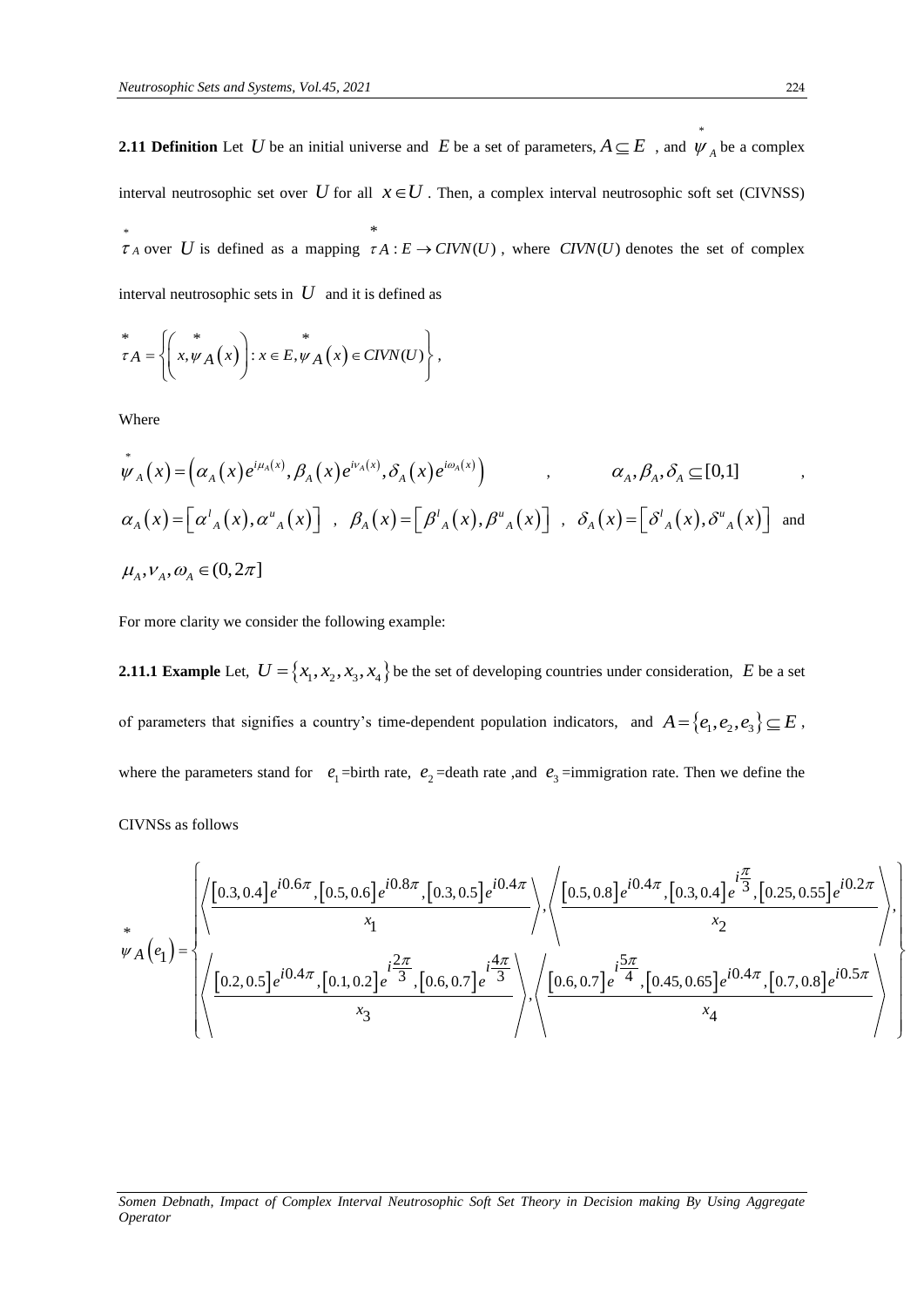$$
u_{\mu} = \begin{pmatrix} \frac{1}{25} & \frac{1}{25} \\ \frac{1}{25} & \frac{1}{25} \\ \frac{1}{25} & \frac{1}{25} \end{pmatrix} \begin{pmatrix} \frac{1}{25} & \frac{1}{25} \\ \frac{1}{25} & \frac{1}{25} \\ \frac{1}{25} & \frac{1}{25} \end{pmatrix} \begin{pmatrix} \frac{1}{25} & \frac{1}{25} \\ \frac{1}{25} & \frac{1}{25} \\ \frac{1}{25} & \frac{1}{25} \end{pmatrix} \begin{pmatrix} \frac{1}{25} & \frac{1}{25} \\ \frac{1}{25} & \frac{1}{25} \\ \frac{1}{25} & \frac{1}{25} \end{pmatrix} \begin{pmatrix} \frac{1}{25} & \frac{1}{25} \\ \frac{1}{25} & \frac{1}{25} \\ \frac{1}{25} & \frac{1}{25} \end{pmatrix} \begin{pmatrix} \frac{1}{25} & \frac{1}{25} \\ \frac{1}{25} & \frac{1}{25} \\ \frac{1}{25} & \frac{1}{25} \end{pmatrix} \begin{pmatrix} \frac{1}{25} & \frac{1}{25} \\ \frac{1}{25} & \frac{1}{25} \\ \frac{1}{25} & \frac{1}{25} \end{pmatrix} \begin{pmatrix} \frac{1}{25} & \frac{1}{25} \\ \frac{1}{25} & \frac{1}{25} \\ \frac{1}{25} & \frac{1}{25} \end{pmatrix} \begin{pmatrix} \frac{1}{25} & \frac{1}{25} \\ \frac{1}{25} & \frac{1}{25} \\ \frac{1}{25} & \frac{1}{25} \end{pmatrix} \begin{pmatrix} \frac{1}{25} & \frac{1}{25} \\ \frac{1}{25} & \frac{1}{25} \\ \frac{1}{25} & \frac{1}{25} \end{pmatrix} \begin{pmatrix} \frac{1}{25} & \frac{1}{25} \\ \frac{1}{25} & \frac{1}{25} \\ \frac{1}{25} & \frac{1}{25} \end{pmatrix} \begin{pmatrix} \frac{1}{25} & \frac{1}{25} \\ \frac{1}{25} & \frac{1}{
$$

$$
\psi_{A}(e_{3}) = \begin{cases}\n\left\{\frac{\left(0.25, 0.35\right]e^{i0.3\pi}, [0.4, 0.6]e^{i0.2\pi}, [0.3, 0.5]e^{i0.1\pi}}{x_{1}}\right\}, \left\{\frac{\left(0.45, 0.65\right)e^{i\frac{5\pi}{6}}, [0.3, 0.6]e^{i\frac{3\pi}{4}}, [0.65, 0.85]e^{i0.4\pi}}{x_{2}}\right\}, \frac{x_{3}}{x_{3}}\right\},\n\end{cases}
$$

Then the complex interval neutrosophic soft set  $\tau_A$  can be written as a collection of complex interval neutrosophic sets of the form

\*

$$
\overset{*}{\tau}_{A} = \left\{ \overset{*}{\psi}_{A} \left( e_{1} \right), \overset{*}{\psi}_{A} \left( e_{2} \right), \overset{*}{\psi}_{A} \left( e_{3} \right) \right\}
$$

**2.12 Definition** Let us consider the two CIVNSSs over the set of the universe *U* as follows:

$$
\stackrel{*}{\tau}_A = \left\{ \left( x, \stackrel{*}{\psi}_A(x) \right) : x \in E, \stackrel{*}{\psi}_A(x) \in CIVN(U) \right\},\
$$

Where

$$
\psi_A(x) = (\alpha_A(x)e^{i\mu_A(x)}, \beta_A(x)e^{i\nu_A(x)}, \delta_A(x)e^{i\omega_A(x)}) \qquad , \qquad \alpha_A, \beta_A, \delta_A \subseteq [0,1] \qquad ,
$$
  
\n
$$
\alpha_A(x) = [\alpha_A'(x), \alpha_A'(x)] \qquad , \quad \beta_A(x) = [\beta_A'(x), \beta_A'(x)] \qquad , \quad \delta_A(x) = [\delta_A'(x), \delta_A'(x)] \qquad ,
$$
  
\n
$$
\mu_A, \nu_A, \omega_A \in (0,2\pi]
$$
  
\nand  $\tau_B = \left\{ (x, \psi_B(x)) : x \in E, \psi_B(x) \in CIVN(U) \right\},$ 

where

*Somen Debnath, Impact of Complex Interval Neutrosophic Soft Set Theory in Decision making By Using Aggregate Operator*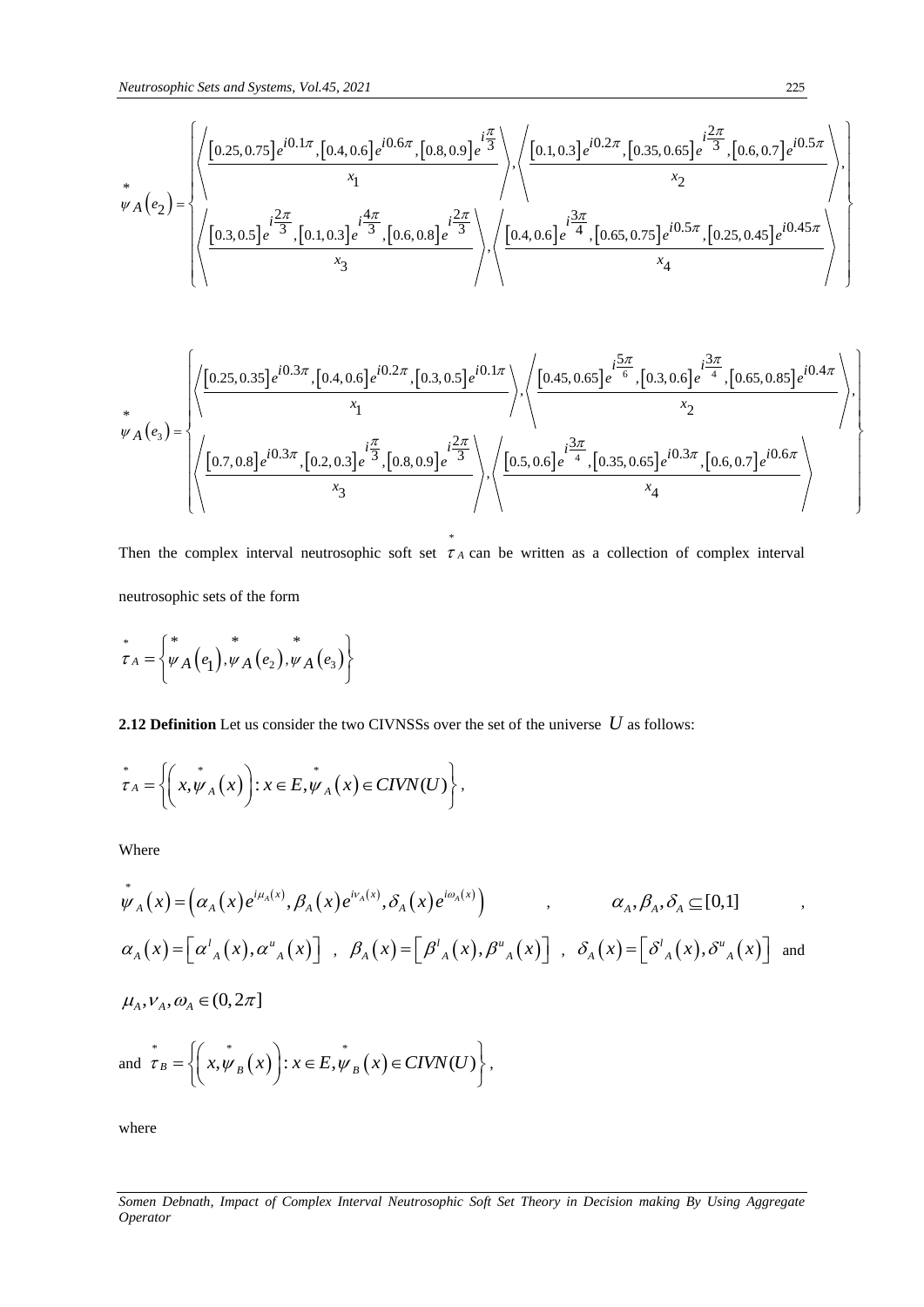$$
\psi_B(x) = \left(\alpha_B(x)e^{i\mu_B(x)}, \beta_B(x)e^{i\nu_B(x)}, \delta_B(x)e^{i\omega_B(x)}\right) , \qquad \alpha_B, \beta_B, \delta_B \subseteq [0,1] ,
$$
  
\n
$$
\alpha_B(x) = \left[\alpha^l_{B}(x), \alpha^u_{B}(x)\right] , \beta_B(x) = \left[\beta^l_{B}(x), \beta^u_{B}(x)\right] , \delta_B(x) = \left[\delta^l_{B}(x), \delta^u_{B}(x)\right] ,
$$
  
\n
$$
\mu_B, \nu_B, \omega_B \in (0, 2\pi]
$$

Then we consider the following:

- (i) \*  $\tau_A$  is said to be an empty CIVNSS, denoted by \*  $\int_{\tau_{A_{\varnothing}}}^{\pi}$ , if  $\psi_{A}(x) = \varnothing$ , for all  $x \in U$ .
- (ii) \*  $\tau_A$  is said to be an absolute CIVNSS, denoted by \*  $\int_{\tau_{A_U}}^{\tau}$ , if  $\psi_A(x) = U$ , for all  $x \in U$ .

 $(iii)$   $\tau_A$ \* is said to be a normal CIVNSS, denoted by \*  $\tau_{A_N}$ , if  $\alpha_A(x) = [1,1], \beta_A(x) = [1,1], \delta_A(x) = [1,1]$  and  $\mu_A, \nu_A, \omega_A = 2\pi$ , for all  $x \in U$ . (iv) \*  $\tau_A$  is said to be a CIVNS-subset of \*  $\tau_B$ , denoted by  $\tau_A \subseteq \tau$  $\sigma_B^*$ , if for all  $x \in U$ ,  $\psi_A(e) \subseteq \psi_B(e)$ ,

that is the following conditions are satisfied:

$$
\alpha_A(e) \subseteq \alpha_B(e), \ \beta_A(e) \subseteq \beta_B(e), \ \delta_A(x) \subseteq \delta_B(x)
$$
  
and 
$$
\mu_A(e) \le \mu_B(e), \nu_A(e) \le \nu_B(e), \ \omega_A(e) \le \omega_B(e).
$$

(v) \*  $\tau_A$  is said to be equal to \*  $\tau_B$ , denoted by  $\tau_A = \tau$  $\sigma_B^*$ , if for all  $x \in U$ ,  $\psi_A(e) = \psi_B(e)$ , that is the

following conditions are satisfied:

\*

\*

$$
\alpha_A(e) = \alpha_B(e), \ \beta_A(e) = \beta_B(e), \ \delta_A(x) = \delta_B(x)
$$
  
,and  $\mu_A(e) = \mu_B(e), \nu_A(e) = \nu_B(e), \ \omega_A(e) = \omega_B(e)$ 

#### **3. Operations on Complex Interval Neutrosophic Soft Sets**

In this section, we discuss different sorts of set-theoretic operations on CIVNSSs.

Let  $\tau_A$  and  $\tau_B$  be two CIVNSSs over the common universal set U. Then we define the following operations:

**3.1 Definition** Complement of \*  $\tau_A$  is denoted by \* *c*  $\tau_A$  $\begin{pmatrix} * \ \tau_A \end{pmatrix}$ and it is defined as: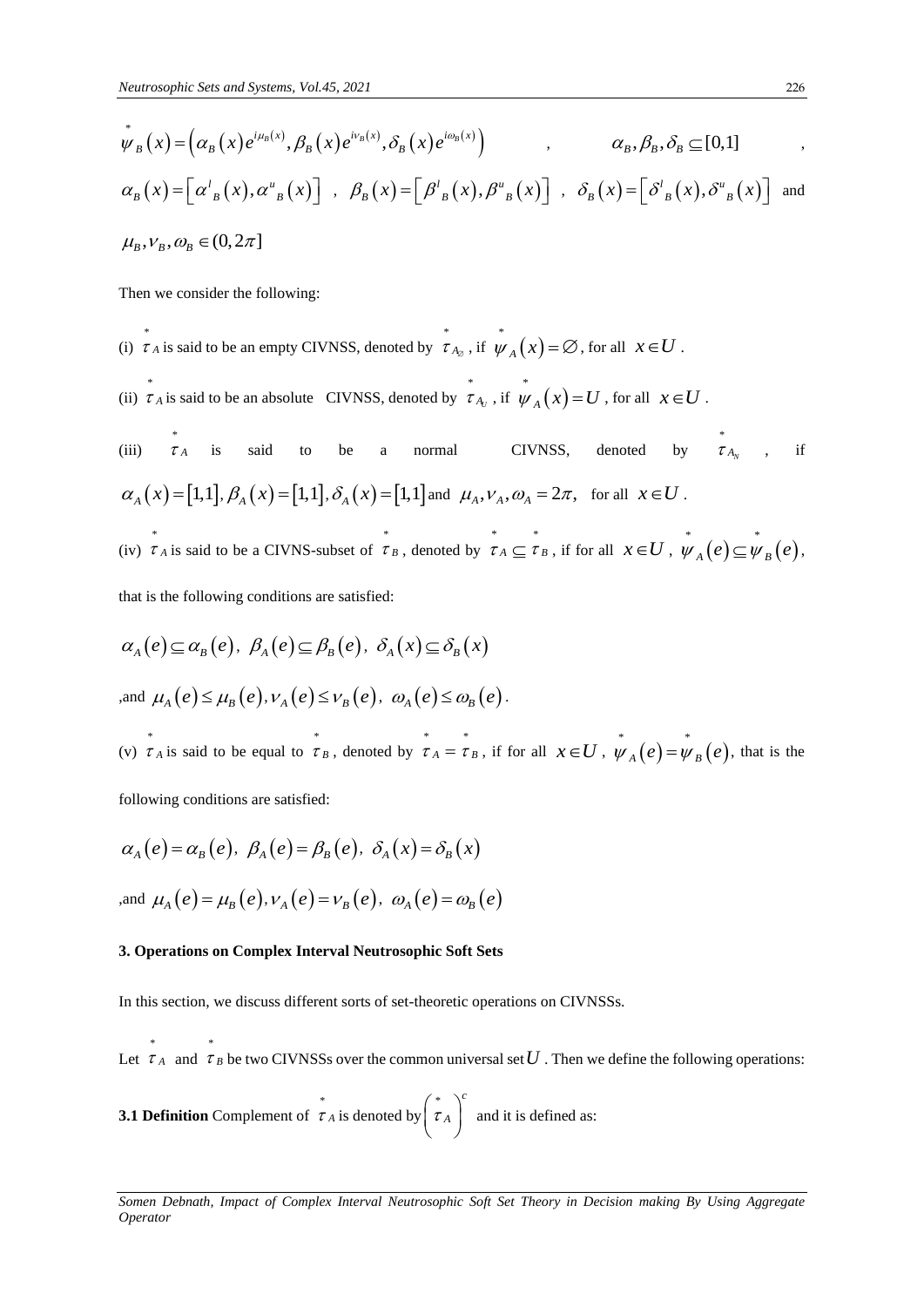*Neutrosophic Sets and Systems, Vol.45, 2021*  
\n
$$
\left(\stackrel{*}{\psi}_{A}(x)\right)^{c} = \left(\delta_{A}(x)e^{i(2\pi-\mu_{A}(x))}, \left(1-\beta_{A}(x)\right)e^{i(2\pi-\nu_{A}(x))}, \alpha_{A}(x)e^{i(2\pi-\omega_{A}(x))}\right)
$$

It is to be noted that 
$$
\left( \begin{pmatrix} * & * \\ \psi_A(x) \end{pmatrix}^c \right)^c = \psi_A(x)
$$

#### **3.2 Definition**

Let ,

$$
\tau_A = \left\{ \left( x, \psi_A(x) \right) : x \in E, \psi_A(x) \in CIVN(U) \right\}, \text{ and}
$$
\n
$$
\tau_B = \left\{ \left( x, \psi_B(x) \right) : x \in E, \psi_B(x) \in CIVN(U) \right\}
$$

be two IVNSSs over the common universe  $U$ . Then, their union is denoted by  $\tau_A \cup \tau_B$  and is defined as:

\* \*

$$
\left[\psi_A(x)\right] = \left(\delta_A(x)e^{i(2\pi - \mu_A(x))}, (1 - \beta_A(x))e^{i(2\pi - \mu_A(x))}, \alpha_A(x)e^{i(2\pi - \mu_A(x))}, \alpha_A(x)e^{i(2\pi - \mu_A(x))}, \alpha_A(x)e^{i(2\pi - \mu_A(x))}, \alpha_A(x)e^{i(2\pi - \mu_A(x))}
$$
\n3.2 Definition\n\nLet,\n
$$
\vec{r}_A = \left\{\left(x, \psi_A(x)\right): x \in E, \psi_A(x) \in CIVN(U)\right\}, \text{ and}
$$
\n
$$
\vec{r}_B = \left\{\left(x, \psi_B(x)\right): x \in E, \psi_B(x) \in CIVN(U)\right\}
$$
\nbe two IVNSS, over the common universe  $U$ . Then, their union is denote\n
$$
\vec{r}_C = \vec{r}_A \bigcup_{\sigma = B}^{\infty} \vec{r}_B = \left\{\left(x, \psi_A(x)\right) \forall B(x)\right: x \in U\right\}, \text{ where } C = A \cup B
$$
\n
$$
\vec{r}_C(e) = \left\{\begin{array}{ccc}\n\left(x, \psi_A(x)\right) & \text{if } e \in A - B \\
\left(x, \psi_B(x)\right) & \text{if } e \in B - A \\
\downarrow x, \psi_A(x) \bigcup_{\sigma = B}^{\infty} \vec{r}_B(x)\right\} & \text{if } e \in B - A\n\end{array}\right.
$$
\n\nWhere\n\n
$$
\psi_A(x) \bigcup \psi_B(x) = \left\{\left(\begin{bmatrix} \alpha_A^I(x) \vee \alpha_B^I(x), \alpha_A^H(x) \vee \alpha_B^H(x) \end{bmatrix}\right) e^{i(\mu_A(x) \cup \mu_B(x))}, \alpha_A^I(x) \bigcup_{\sigma = A}^{\infty} \vec{r}_A(x) \bigcup_{\sigma = A}^{\infty} \vec{r}_B(x) \right\}
$$
\n3.3Definition\n\n3.3Definition\n\n5.91 In (15.1)

Where

Where  
\n
$$
\psi_A(x)\tilde{\bigcup}\psi_B(x) = \begin{cases}\n\left( \left[ \alpha_A^l(x) \vee \alpha_B^l(x), \alpha_A^u(x) \vee \alpha_B^u(x) \right] \right) e^{i(\mu_A(x) \cup \mu_B(x))} \\
\left( \left[ \beta_A^l(x) \vee \beta_B^l(x), \beta_A^u(x) \vee \beta_B^u(x) \right] \right) e^{i(\nu_A(x) \cup \nu_B(x))} \\
\left( \left[ \delta_A^l(x) \wedge \delta_B^l(x), \delta_A^u(x) \wedge \delta_B^u(x) \right] \right) e^{i(\omega_A(x) \cup \omega_B(x))}\n\end{cases}
$$

**3.3Definition** 

*Somen Debnath, Impact of Complex Interval Neutrosophic Soft Set Theory in Decision making By Using Aggregate*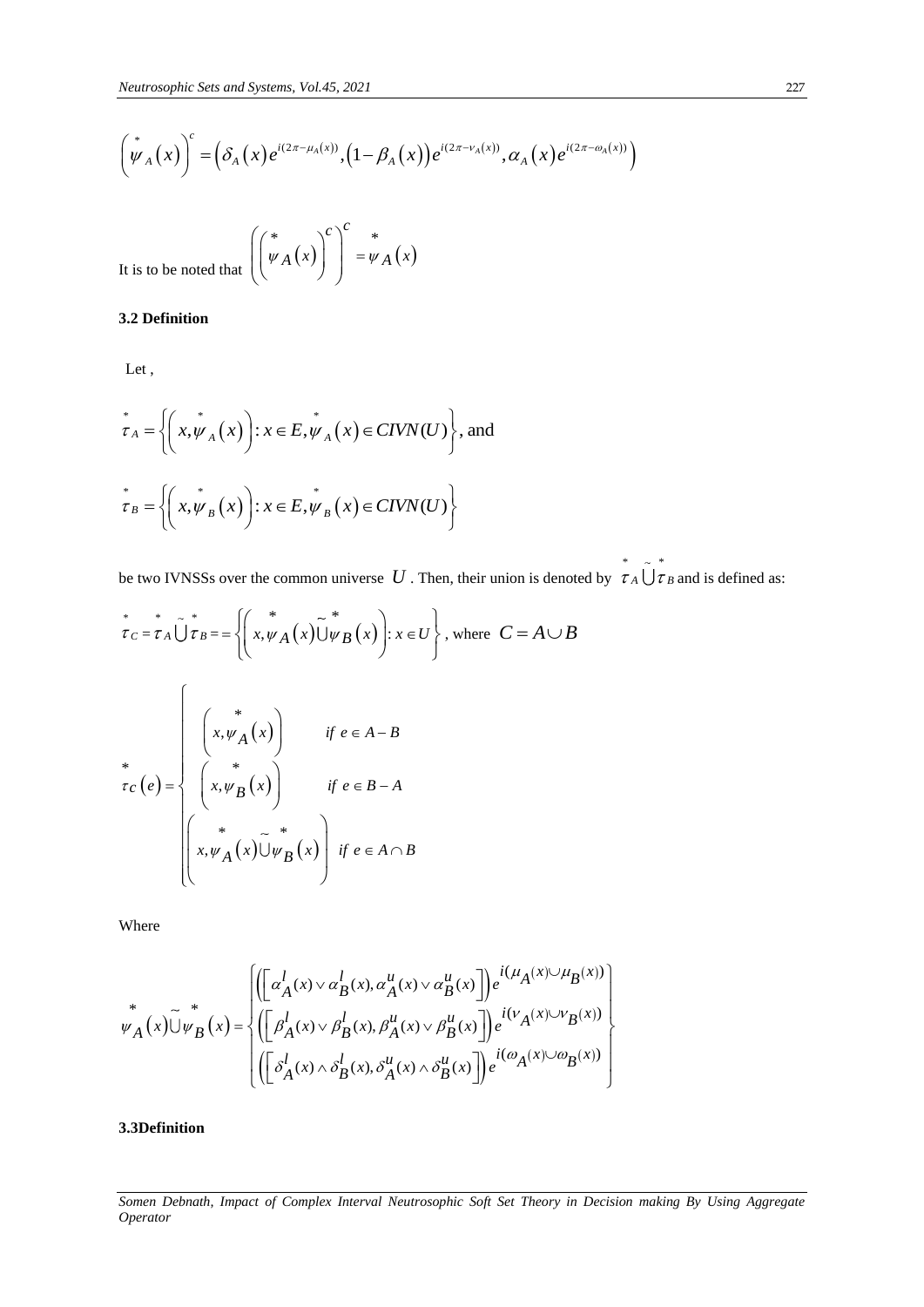Let ,

$$
\tau_A = \left\{ \left( x, \psi_A(x) \right) : x \in E, \psi_A(x) \in CIVN(U) \right\}
$$
\nand\n
$$
\tau_B = \left\{ \left( x, \psi_B(x) \right) : x \in E, \psi_B(x) \in CIVN(U) \right\}
$$

be two IVNSSs over the common universe  $U$ . Then, their intersection is denoted by \* \*  $\tau_A$   $\tau_B$  and is defined as:

$$
\vec{\tau}_C = \vec{\tau}_A \tilde{\bigcap} \dot{\tau}_B = = \left\{ \left( x, \psi_A(x) \tilde{\bigcap} \psi_B(x) \right) : x \in U \right\}, \text{ where } C = A \cap B
$$
\n
$$
\vec{\tau}_C(e) = \left\{ \begin{array}{ll} * & \text{if } e \in A - B \\ \begin{pmatrix} * & \text{if } e \in B - A \\ x, \psi_B(x) \end{pmatrix} & \text{if } e \in B - A \end{array} \right\}
$$

Where

Where  
\n
$$
\psi_A(x) \cap \psi_B(x) = \begin{cases}\n\left( \left[ \alpha_A^l(x) \wedge \alpha_B^l(x), \alpha_A^u(x) \wedge \alpha_B^u(x) \right] \right) e^{i(\mu_A(x) \cap \mu_B(x))} \\
\left( \left[ \beta_A^l(x) \wedge \beta_B^l(x), \beta_A^u(x) \wedge \beta_B^u(x) \right] \right) e^{i(\nu_A(x) \cap \nu_B(x))} \\
\left( \left[ \delta_A^l(x) \vee \delta_B^l(x), \delta_A^u(x) \vee \delta_B^u(x) \right] \right) e^{i(\omega_A(x) \cap \omega_B(x))}\n\end{cases}
$$

#### **4. Similarity measure of complex interval neutrosophic soft sets**

Nowadays the concept of similarity measure has been used in almost all scientific disciplines. The Similarity measure of two objects determines the degree of closeness or the degree of sameness between them. In many different fields like pattern recognition, decision-making, disease diagnosis, etc. it has been used quite successfully.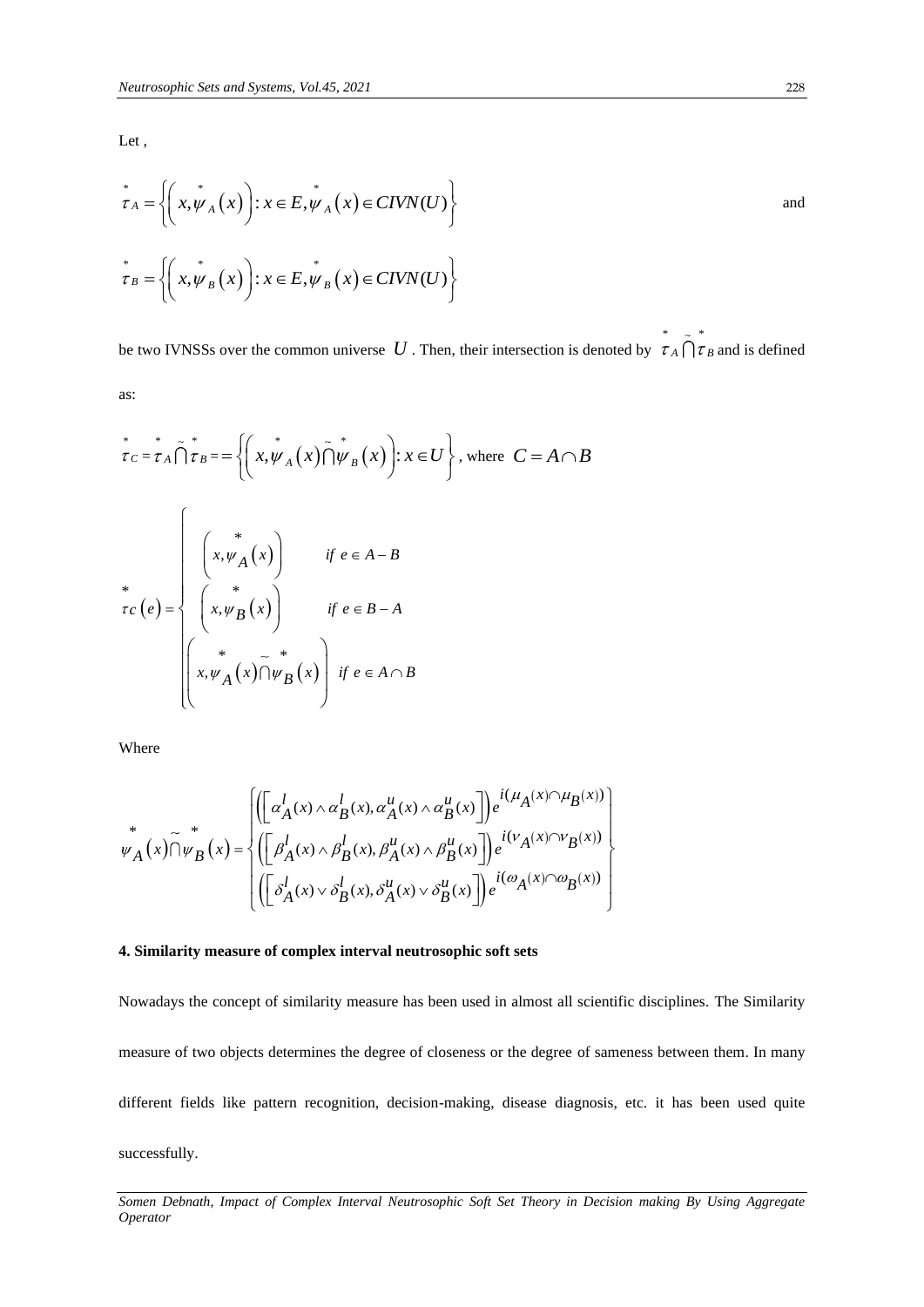Now considering  $U = \{x_1, x_2, x_3, \dots, x_m\}$  be the set of the universe and  $E = \{e_1, e_2, e_3, \dots, e_n\}$  be the set

of parameters where they are used in complex interval neutrosophic sense. Then, a mapping

 $\zeta : \chi_{\text{CIVNSS}}(U) \times \chi_{\text{CIVNSS}}(U) \rightarrow ([0,1],[0,1],[0,1]),$  where  $\chi_{\text{CIVNSS}}(U)$  denotes the set of all complex interval neutrosophic soft set over the universe  $|U|$ , is said to be a similarity measure if it satisfies the following conditions:

For all 
$$
\left(P, E\right), \left(Q, E\right), \left(R, E\right) \in \chi_{\text{CIVNSS}}(U)
$$
  
\n(i)  $\hat{S}\left(\left(P, E\right), \left(Q, E\right)\right) \in \left([0, 1], [0, 1], [0, 1]\right)$   
\n(ii)  $\hat{S}\left(\left(P, E\right), \left(Q, E\right)\right) = \hat{S}\left(\left(Q, E\right), \left(P, E\right)\right)$   
\n(iii)  $\hat{S}\left(\left(P, E\right), \left(Q, E\right)\right) = \hat{S}\left(\left(Q, E\right), \left(P, E\right)\right)$   
\n(iiii)  $\hat{S}\left(\left(P, E\right), \left(Q, E\right)\right) = (1, 1, 1) \Leftrightarrow \left(P, E\right) = \left(Q, E\right)$   
\n(iv) If  $\left(P, E\right) \subseteq \left(Q, E\right) \subseteq \left(R, E\right)$  then,  $\hat{S}\left(\left(P, E\right), \left(Q, E\right)\right) \ge \hat{S}\left(\left(P, E\right), \left(R, E\right)\right)$   
\n, and  $\hat{S}\left(\left(Q, E\right), \left(R, E\right)\right) \ge \hat{S}\left(\left(P, E\right), \left(R, E\right)\right)$ 

#### **4.1 Ratio Similarity measure of two complex interval neutrosophic soft sets**

Let  $\left(F, \tilde{E}\right)$  and  $\left(G, \tilde{E}\right)$  be two complex interval neutrosophic soft sets over  $|U|$  as follows:  $(F, E)$  and  $(G, E)$  be two complex interval neutrosophic soft sets over  $U$  as follows:<br>  $\tilde{E}, E$ ) = { $\left\{e_j, F(\tilde{e}_j)\right\}: \forall e_j \in E\right\} = \left\{e_j, \left(x_s / \left(p_{s_j}^{F}e^{i\mu_{s_j}^{F}}, q_{s_j}^{F}e^{i\nu_{s_j}^{F}}, r_{s_j}^{F}e^{i\delta_{s_j}^{F}}\right)\right): \forall e_j \in E,$  $\overline{f}_s^F, \overline{g}_s^F e^{i\mathcal{V}_{s_j}^F}, \overline{r}_s^F e^{i\delta_{s_j}^F}$ *jet*  $\left(F, E\right)$  and  $\left(G, E\right)$  be two complex interval neutrosophic soft sets over  $U$  as follows:<br> $F, E\left(F, E\right) = \left\{\left(e_j, F\left(\tilde{e}_j\right)\right): \forall e_j \in E\right\} = \left\{e_j, \left(x_s / \left(p_{s_j}^{F}e^{i\mu_{s_j}^{F}}, q_{s_j}^{F}e^{i\nu_{s_j}^{F}}, r_{s_j}^{F}e^{i\delta_{s_j}^{F$  $\left(\mu_{s_j}^F\right)_{s}$   $\left( \sigma^F e^{i\nu_{s_j}^F} \cdot r^F e^{i\delta_{s_j}^F} \right)\right)$  :  $\forall e$  $\approx$ Let  $\left(F, E\right)$  and  $\left(G, E\right)$  be two complex interval neutrosophic soft sets over  $U$  as follows:<br>  $\left(F, E\right) = \left\{ \left(e_j, F\left(e_j\right)\right) : \forall e_j \in E \right\} = \left\{ e_j, \left(x_s / \left(p_{s_j}^{F}e^{i\mu_{s_j}^F}, q_{s_j}^{F}e^{i\nu_{s_j}^F}, r_{s_j}^{F}e^{i\delta_{s_j}^F}\right)\right) : \$ and  $\begin{split} \mathcal{E}_i, E \left[ \mathcal{E}_i, F\left(e_j\right) \right]: \forall e_j \in E \right\} = \left\{ e_j, \left( x_s \mathop{/} \left( p_{s_j}^{r} e^{-s_j}, q_{s_j}^{r} e^{-s_j}, r_{s_j}^{r} e^{-s_j} \right) \right): \forall e_j \in E, \\ \left( e_j, G\left(e_j\right) \right): \forall e_j \in E \right\} = \left\{ e_j, \left( x_s \mathop{/} \left( p_{s_j}^{G} e^{i\mu_{s_j}^{G}}, q_{s_j}^{G} e^{i\nu_{s_j}^{G}}, r_{s_j}^{G} e$  $\epsilon^{G}_{s_j}, q^{G}_{s}e^{i\nu^{G}_{s_j}}, r^{G}_{s}e^{i\delta^{G}_{s_j}}$  $\begin{aligned} F, E \bigl] = \bigl\{ \biggl( e_j, F\bigl( e_j\bigr) \bigl) : \forall e_j \in E \bigr\} = \bigl\{ e_j, \bigl( x_s \mathop / \bigl( p_{s_j}^F e^{\mathop {\leftarrow} s_j}, q_{s_j}^F e^{\mathop {\leftarrow} s_j}, r_{s_j}^F e^{\mathop {\leftarrow} s_j} \bigr) \bigr) : \forall e_j \in E, x_s \in U \right\} \\ G, E \biggr) = \biggl\{ \biggl( e_j, G\bigl( e_j\bigr) \biggr) : \forall e_j \in E \bigr\} = \biggl\{ e_j, \biggl( x$  $\left( \mu_{s_j}^G \right)_{i=1} \sigma^G e^{i \nu_{s_j}^G} \cdot r^G e^{i \delta^G_{s_j}} \bigg) \bigg) \colon \forall e \in \mathbb{R}^d.$  $\approx$  $\left(F, E\right) = \left\{ \left(e_j, F\left(e_j\right)\right): \forall e_j \in E\right\} = \left\{e_j, \left(x_s / \left(p_{s_j}^{F}e^{i\mu_{s_j}^F}, q_{s_j}^{F}e^{i\nu_{s_j}^F}, r_{s_j}^{F}e^{i\delta_{s_j}^F}\right)\right): \forall e_j \in E, x_s \in U\right\}$  and<br>  $\left(G, E\right) = \left\{ \left(e_j, G\left(e_j\right)\right): \forall e_j \in E\right\} = \left\{e_j, \left(x_s / \left(p_{s_j}^{G}e^{i\mu_{s_j}^G}, q_{s$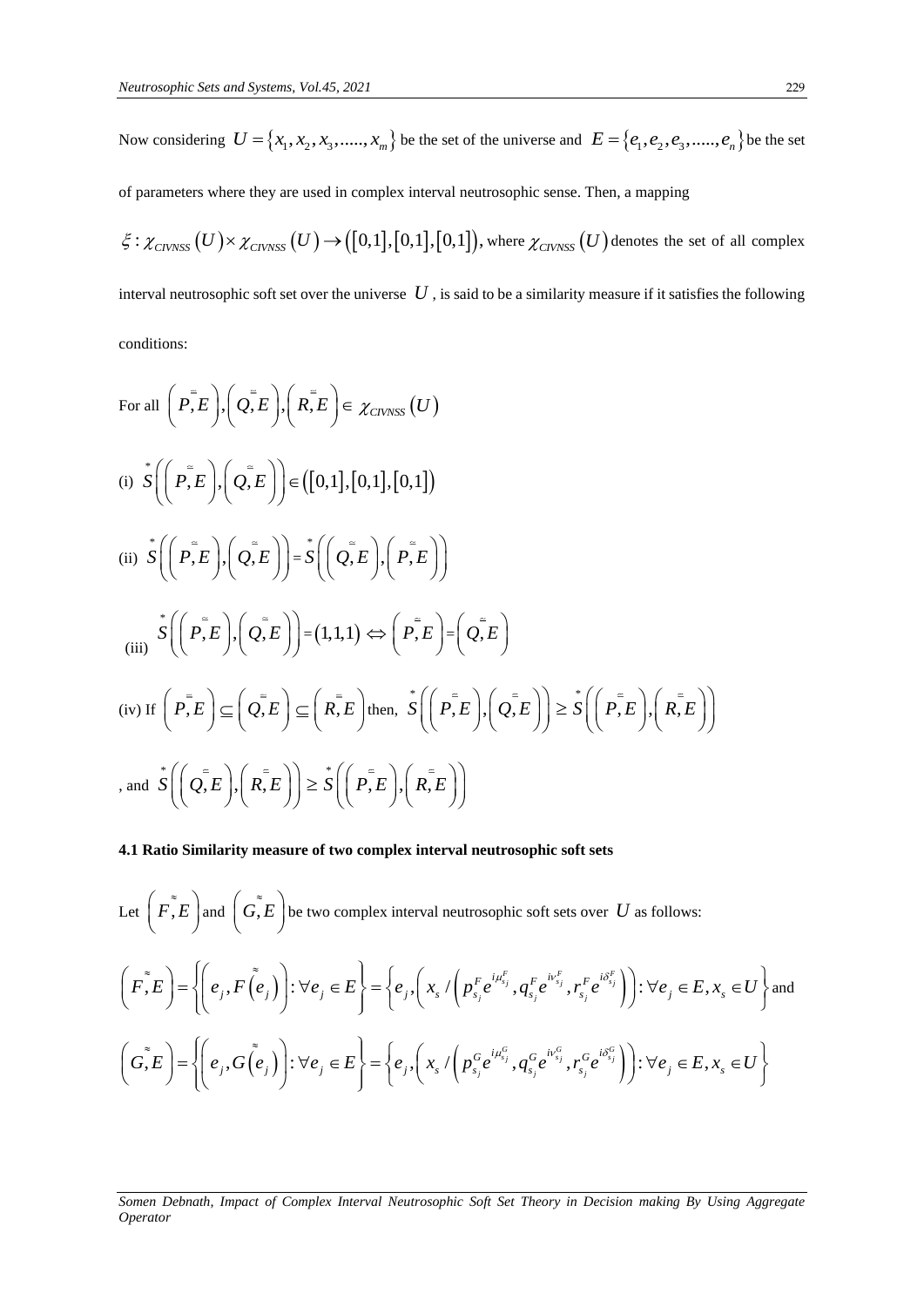Where  $p_{s_j}^r$  $p_{s_j}^F$  ,  $q_{s_j}^F$ *F*  $q_{s_j}^F$  ,  $r_{s_j}^F$ *F*  $r_{s_i}^F \subseteq [0,1]$  are the amplitude parts of the truth-membership, indeterminacy-membership , and falsity-membership values respectively and  $\mu$ <sup>r</sup>  $\mu_{s_j}^F$ ,  $\nu_{s_j}^F$  $v_{s_j}^F$  ,  $\delta_{s_j}^F$  $s_{s_j}^F \in [0, 2\pi]$  are the respective phase parts of the evaluation of an alternative  $x_s$  concerning for to the parameter  $e_j$  over the CIVNSS  $(F, E)$ . Similarly, we

can write for  $\left(G, E\right)$ .

Since in every evaluation there exist two decision information to each membership value, one is amplitude part another one is phase part. So, to measure the similarity degree between the two CIVNSSs  $(F, E)$  and  $(G, E)$ , we have measured one similarity for the amplitude part and phase part individually and

then added them for deriving the total similarity.

#### **4.2 Definition**

The ratio similarity between  $\left(F, E\right)$  and  $\left(G, E\right)$  is denoted by  $\tilde{S}_R\left(\left(F, E\right), \left(G, E\right)\right)$  and is defined

by the following equation:

$$
\tilde{S}_{R}\left(\left(F,\tilde{E}\right),\left(\tilde{G},E\right)\right)=\frac{\sum_{j=1}^{n}w_{j}\tilde{S}_{R}\left(\tilde{F}\left(e_{j}\right),\tilde{G}\left(e_{j}\right)\right)}{\sum_{j=1}^{n}w_{j}}
$$

Where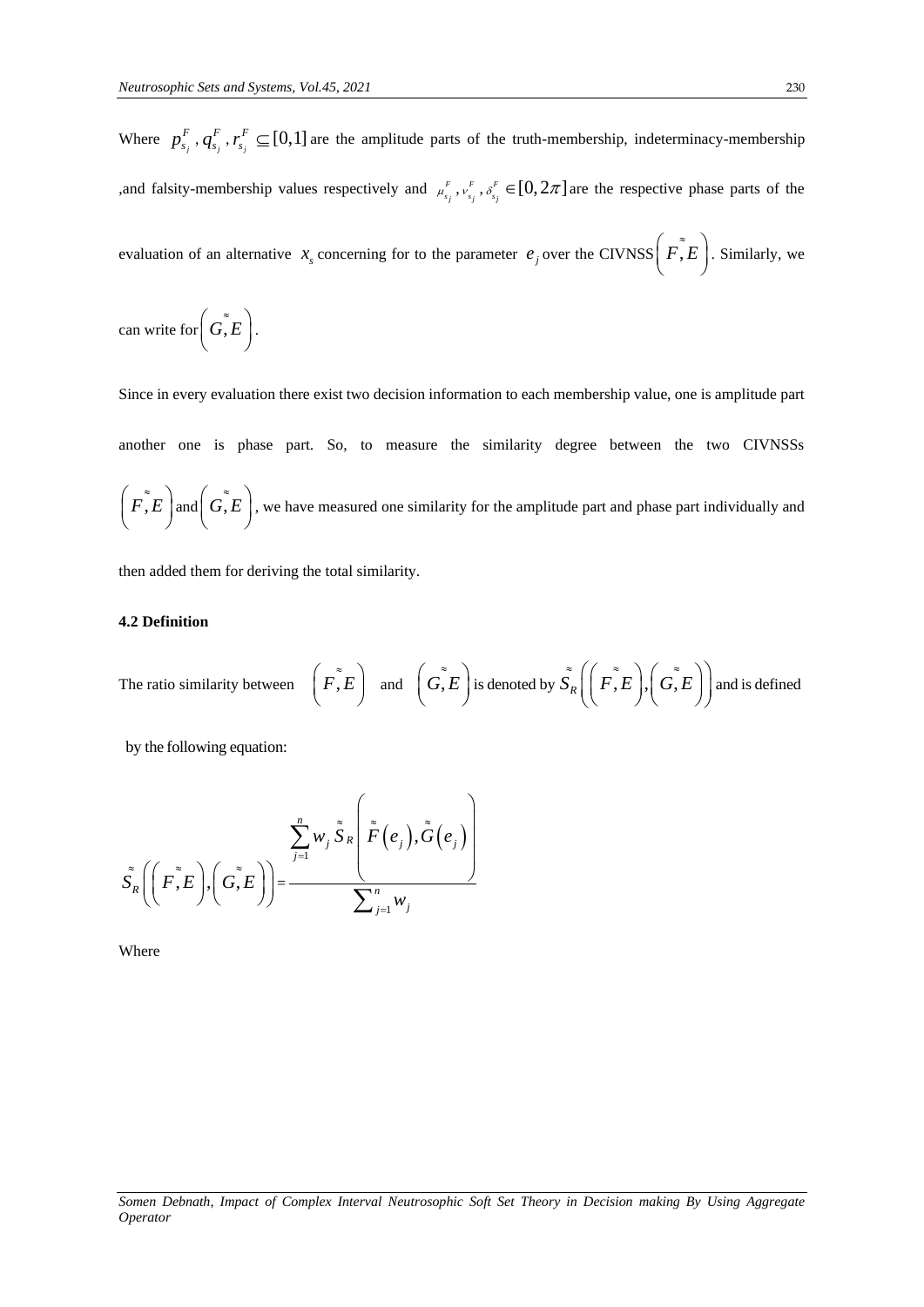$$
\begin{aligned} &\frac{\tilde{\bar{S}}_{R}\left(\tilde{\bar{F}}\left(e_{j}\right),\tilde{\bar{G}}\left(e_{j}\right)\right)}{\sum_{j=1}^{n}\max\left(\min\left(p_{s_{j}}^{l^{F}},p_{s_{j}}^{l^{G}}\right),\min\left(p_{s_{j}}^{u^{F}},p_{s_{j}}^{u^{G}}\right)\right)}+\max\left(\min\left(q_{s_{j}}^{l^{F}},q_{s_{j}}^{l^{G}}\right),\min\left(q_{s_{j}}^{u^{F}},q_{s_{j}}^{u^{G}}\right)\right)+\min\left(\max\left(r_{s_{j}}^{l^{F}},r_{s_{j}}^{l^{G}}\right),\max\left(r_{s_{j}}^{u^{F}},r_{s_{j}}^{u^{G}}\right)\right)}{\sum_{j=1}^{n}\left(\min\left(p_{s_{j}}^{l^{F}},p_{s_{j}}^{l^{G}}\right)+\min\left(p_{s_{j}}^{u^{F}},p_{s_{j}}^{u^{G}}\right)+\min\left(q_{s_{j}}^{l^{F}},q_{s_{j}}^{l^{G}}\right)+\min\left(q_{s_{j}}^{u^{F}},q_{s_{j}}^{u^{G}}\right)+\max\left(r_{s_{j}}^{l^{F}},r_{s_{j}}^{l^{G}}\right)\right)}\right)}\end{aligned}
$$

, and  $w = \{w_1, w_2, \dots, w_n\}$  are the weights of the parameters and each  $w_j \in [0,1]$ .

If,  $\sum_{j=1}^{n} w_j = 1$  $\sum_{j=1}^{n} w_j = 1$ , then the above equation takes the form as,

$$
\tilde{S}_{R}\left(\left(F,\tilde{F},E\right),\left(\tilde{G},E\right)\right)=\sum_{j=1}^{n}w_{j}\tilde{S}_{R}\left(\tilde{\tilde{F}}\left(e_{j}\right),\tilde{\tilde{G}}\left(e_{j}\right)\right)
$$

#### **5. Aggregation of complex interval neutrosophic soft sets**

Let,  $U = \{u_1, u_2, \ldots, u_m\}$  be the set of alternatives and  $E = \{e_1, e_2, \ldots, e_n\}$  be the set of parameters which are in complex interval neutrosophic sense. Consider K-CIVNSSs  $\left(\tilde{\vec{F}}^1, E\right), \left(\tilde{\vec{F}}^2, E\right),......\left(\tilde{\vec{F}}^k, E\right)$  $\left(\tilde{\vec{F}}^1, E\right), \left(\tilde{\vec{F}}^2, E\right), \dots, \left(\tilde{\vec{F}}^k, E\right)$  from from

$$
\tau_{\text{CIVN}}(U)
$$
 (set of all CIVNSSs over U. Then the mapping\n
$$
\tilde{B} : \tau_{\text{CIVN}}(U) \times \tau_{\text{CIVN}}(U) \times \dots \times \tau_{\text{CIVN}}(U) \to \tau_{\text{CIVN}}(U)
$$
 satisfies the following properties:

$$
B: \tau_{\text{CIVN}}(U) \times \tau_{\text{CIVN}}(U) \times \dots \times \tau_{\text{CIVN}}(U) \to \tau_{\text{CIVN}}(U) \text{ satisfies the following properties:}
$$
\n
$$
\text{(a) } \tilde{B}\left(\left(F^{\tilde{1}}, E\right), \left(F^{\tilde{2}}, E\right), \dots \dots \left(F^{\tilde{k}}, E\right), \left(F^{\tilde{k}}, E\right)\right) = \left(F, E\right), \text{ where } \left(F, E\right)_{\tilde{1}} \text{ is the absolute complex}
$$

interval neutrosophic soft set over *U* .

the two complex numbers of the two complex numbers of the two complex numbers.   
\n(b) 
$$
\tilde{B}\left(\left(F^{\tilde{1}},E\right), \left(F^{\tilde{2}},E\right), \dots, \left(F^{\tilde{k}},E\right), \left(F^{\tilde{k}},E\right)\right) = \left(F^{\tilde{2}},E\right), \text{ where } \left(F^{\tilde{2}},E\right), \text{ is the null complex interval.}
$$

neutrosophic soft set over *U* .

*Somen Debnath, Impact of Complex Interval Neutrosophic Soft Set Theory in Decision making By Using Aggregate Operator*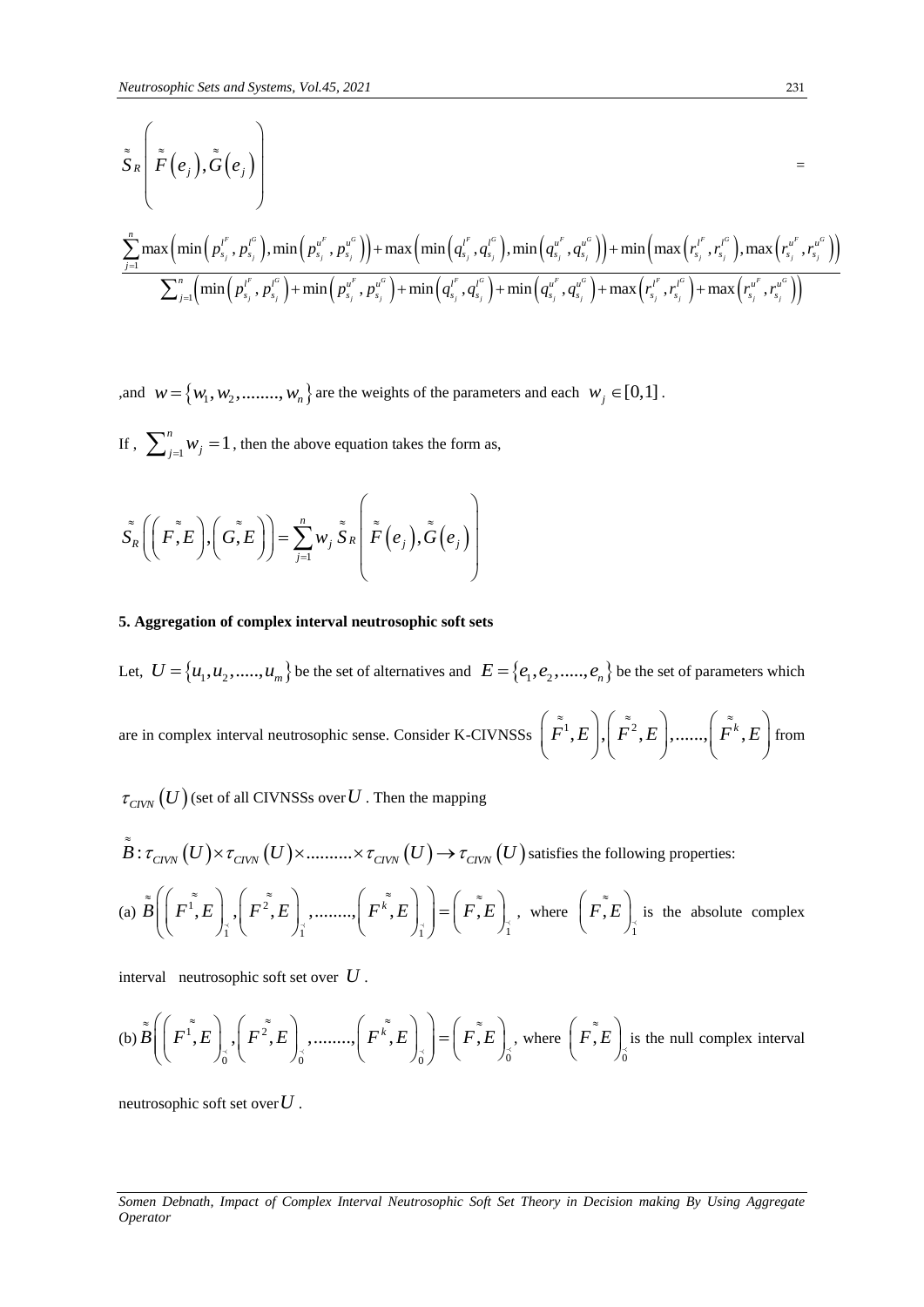(c) If, for all 
$$
i = 1, 2, 3, \dots, k
$$
,  $\left(F^{i}, E\right) \subseteq \left(G^{i}, E\right)$  then,  
\n
$$
\tilde{B}\left(\left(F^{i}, E\right), \left(F^{2}, E\right), \dots, \left(F^{k}, E\right)\right) \leq \tilde{B}\left(\left(G^{i}, E\right), \left(G^{2}, E\right), \dots, \left(G^{k}, E\right)\right), \text{ where}
$$
\n
$$
\left(G^{i}, E\right), \left(G^{2}, E\right), \dots, \left(G^{k}, E\right) \text{ be another k-CIVNSSs over } U.
$$

(d) The aggregate operator satisfies the inequality\n
$$
\left(F^{\tilde{}}\!, E\right) \leq \tilde{B}\left(\left(F^{\tilde{}}\!, E\right), \left(F^{\tilde{}}\!, E\right), \dots, \left(F^{\tilde{k}}\!, E\right)\right) \leq \left(F^{\tilde{}}\!, E\right) \quad , \quad \text{where} \quad \left(F^{\tilde{}}\!, E\right) \quad \text{is} \quad \text{the}
$$

worst(min-min-max-valued for amplitude part and min-valued for phase part) CIVNSS and  $|F^+, E$  $\left(F^{*},E\right)$ is the

best(max-max-min-valued for amplitude part and max-valued for phase part)CIVNSS over k-CIVNSSs.

Now we consider the following tables for better understanding:

Table1 for absolute CIVNSS 
$$
\left(\tilde{F}, E\right)
$$
<sub>1<sup>-</sup></sub>

|                            | $e_{1}$                                                                                                                          | e <sub>2</sub>                                                                                                                   |  | $e_n$                                                                                                                            |  |
|----------------------------|----------------------------------------------------------------------------------------------------------------------------------|----------------------------------------------------------------------------------------------------------------------------------|--|----------------------------------------------------------------------------------------------------------------------------------|--|
| $x_{1}$                    | $([1,1][1,1][1,1])e^{i2\pi}$                                                                                                     | $\left( \begin{bmatrix} 1,1 \end{bmatrix} \begin{bmatrix} 1,1 \end{bmatrix} \begin{bmatrix} 1,1 \end{bmatrix} \right) e^{i2\pi}$ |  | $\left( \begin{bmatrix} 1,1 \end{bmatrix} \begin{bmatrix} 1,1 \end{bmatrix} \begin{bmatrix} 1,1 \end{bmatrix} \right) e^{i2\pi}$ |  |
| $x_2$                      | $\left( \begin{bmatrix} 1,1 \end{bmatrix} \begin{bmatrix} 1,1 \end{bmatrix} \begin{bmatrix} 1,1 \end{bmatrix} \right) e^{i2\pi}$ | $\left( \begin{bmatrix} 1,1 \end{bmatrix} \begin{bmatrix} 1,1 \end{bmatrix} \begin{bmatrix} 1,1 \end{bmatrix} \right) e^{i2\pi}$ |  | $\left( \begin{bmatrix} 1,1 \end{bmatrix} \begin{bmatrix} 1,1 \end{bmatrix} \begin{bmatrix} 1,1 \end{bmatrix} \right) e^{i2\pi}$ |  |
|                            |                                                                                                                                  |                                                                                                                                  |  |                                                                                                                                  |  |
| $x_{\scriptscriptstyle m}$ | $\left( \begin{bmatrix} 1,1 \end{bmatrix} \begin{bmatrix} 1,1 \end{bmatrix} \begin{bmatrix} 1,1 \end{bmatrix} \right) e^{i2\pi}$ | $\left( \begin{bmatrix} 1,1 \end{bmatrix} \begin{bmatrix} 1,1 \end{bmatrix} \begin{bmatrix} 1,1 \end{bmatrix} \right) e^{i2\pi}$ |  | $\left( \begin{bmatrix} 1,1 \end{bmatrix} \begin{bmatrix} 1,1 \end{bmatrix} \begin{bmatrix} 1,1 \end{bmatrix} \right) e^{i2\pi}$ |  |
|                            |                                                                                                                                  |                                                                                                                                  |  |                                                                                                                                  |  |

**Table1.** Absolute CIVNSS  $(F, E)$ 

*Somen Debnath, Impact of Complex Interval Neutrosophic Soft Set Theory in Decision making By Using Aggregate Operator*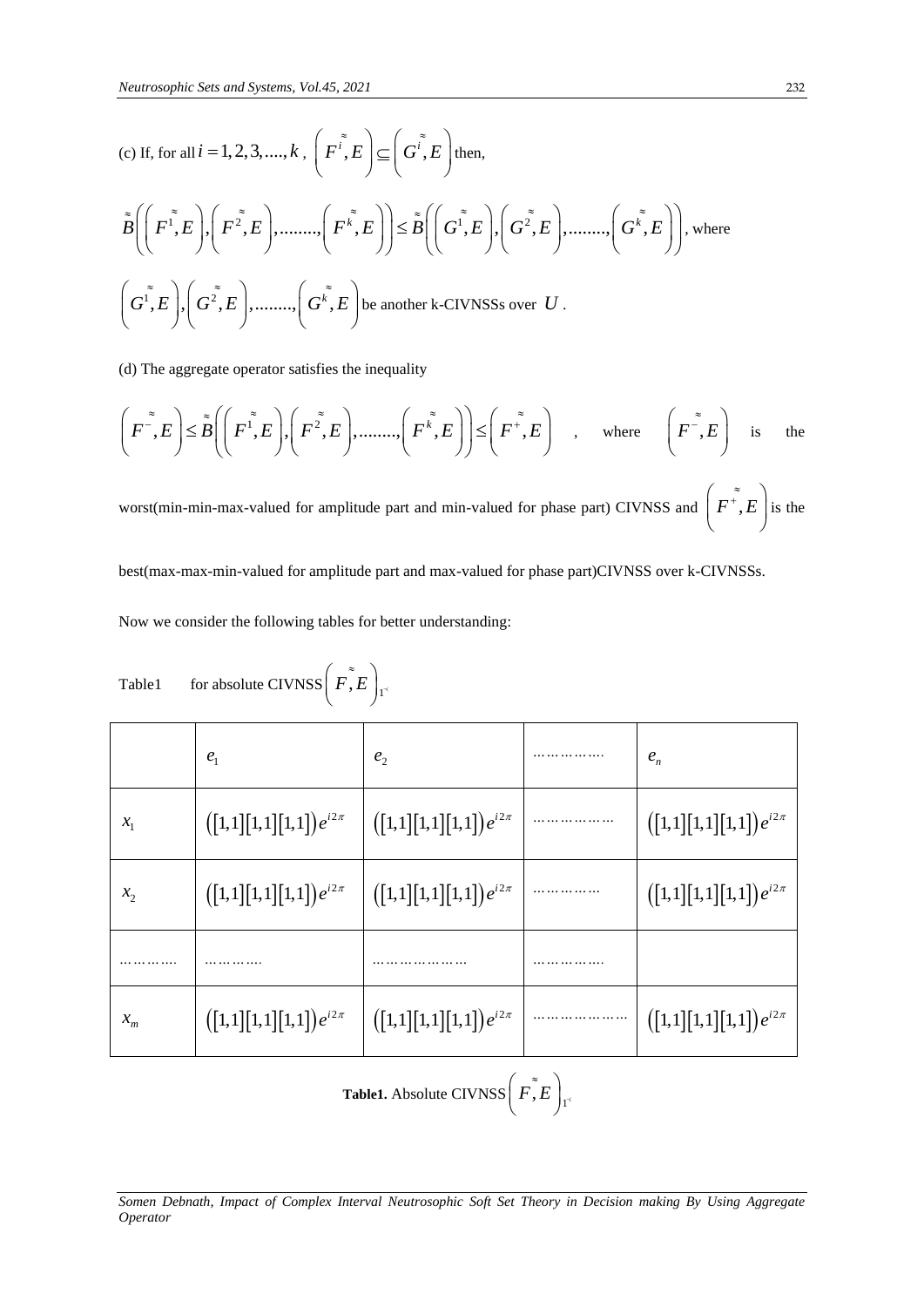| Table2 | for null CIVNSS $\left F,E\right _0$ |  |
|--------|--------------------------------------|--|
|        |                                      |  |

 $e_1$ 

 $x_{1}$ 

 $x_{2}$ 

*.*

 $x_m$ 

 $\overline{\Gamma}$ 

Table 3 for K-CIVNSSs

 $\blacksquare$ 

*…………*

| for null CIVNSS $\mid$ F, E $\mid$ <sub>0</sub><br>Fable2- |  |
|------------------------------------------------------------|--|

Table2 for null CIVNSS 
$$
\left( \tilde{F}, E \right)_{0^4}
$$

$$
\text{ble2} \qquad \text{for null CIVNSS} \bigg( \tilde{F, E} \bigg)_0
$$

for null CIVNSS 
$$
\left(\overline{F}, \overline{E}\right)
$$

$$
\begin{array}{c}\n\bullet \\
\bullet \\
\hline\n\end{array}
$$

$$
\begin{array}{c}\n\text{null CIVNSS} & F, E \\
\hline\n\end{array}
$$

$$
[\text{VNSS}\Big(\,F,E\,\Big)_{0^{\leq}}
$$

 $e<sub>2</sub>$ 

|  | $\Big \, \big([0,0]\hskip -0.05cm [0,0]\hskip -0.05cm ]\big[0,0\hskip -0.05cm ]\big] e^{i0\pi}$ |
|--|-------------------------------------------------------------------------------------------------|
|  | $\Big \, \left([0,0]\hskip-2.5pt\,[0,0]\hskip-2.5pt\,[0,0]\right] e^{i0\pi}$                    |
|  |                                                                                                 |
|  |                                                                                                 |

 $\blacksquare$ 

*e …………….*

$$
x_1 \qquad \qquad ([0,0][0,0][0,0])e^{i0\pi} \qquad \qquad ([0,
$$

 $\mathcal{X}_m \qquad \Big| \, \big( \big[ 0 , 0 \big] \big[ 0 , 0 \big] \big[ 0 , 0 \big] \big) e^{i 0 \pi} \, \Big| \, \, \big( \big[ 0 , 0 \big] \big[ 0 , 0 \big] \big[ 0 , 0 \big] \big[ 0 , 0 \big] \big) e^{i 0 \pi} \Big|$ 

**Table2.** Null CIVNSS  $(F, E)$ 

$$
(z^{\alpha})
$$

|         | e <sub>1</sub>                                                                                                                                                                                                                                                                                                                                                                                              | $e_{\gamma}$ |                                                                                                                                                                                                                                                                                                                                                                                                                                                                                   |
|---------|-------------------------------------------------------------------------------------------------------------------------------------------------------------------------------------------------------------------------------------------------------------------------------------------------------------------------------------------------------------------------------------------------------------|--------------|-----------------------------------------------------------------------------------------------------------------------------------------------------------------------------------------------------------------------------------------------------------------------------------------------------------------------------------------------------------------------------------------------------------------------------------------------------------------------------------|
| $x_{1}$ | $\left \begin{pmatrix} \left[p_{11}^l,p_{11}^u\right]e^{i\alpha_{11}^l}, \left[q_{11}^l,q_{11}^u\right]e^{i\beta_{11}^l}, \\\left[r_{11}^l,r_{11}^u\right]e^{i\beta_{11}^l}\end{pmatrix}\right \right \left \begin{pmatrix} \left[p_{12}^l,p_{12}^u\right]e^{i\alpha_{12}^l}, \left[q_{12}^l,q_{12}^u\right]e^{i\beta_{12}^l}, \\\left[r_{12}^l,r_{12}^u\right]e^{i\beta_{12}^l}\end{pmatrix}\right \right$ |              |                                                                                                                                                                                                                                                                                                                                                                                                                                                                                   |
|         | $\Bigg\ \begin{bmatrix} \big[P_{21}^l,P_{21}^u\big]e^{i\alpha_{21}^2}, \big[q_{21}^l,q_{21}^u\big]e^{i\beta_{21}^2}, \ \big[r_{21}^l,r_{21}^u\big]e^{i\beta_{21}^2} \end{bmatrix}\Bigg\ _1.$                                                                                                                                                                                                                |              | $\left\{\begin{aligned} \left[ \begin{matrix} p'_{22}, p''_{22} \end{matrix} \right] & e^{i a^2_{22}}, \left[ q'_{22}, q''_{22} \end{matrix} \right] & e^{i \beta^2_{22}}, \right\} & \ldots \hspace{1cm} \cdots \hspace{1cm} \left\{\begin{aligned} \left[ \begin{matrix} p'_{2n}, p''_{2n} \end{matrix} \right] & e^{i a^2_{2n}}, \left[ q'_{2n}, q''_{2n} \end{matrix} \right] & e^{i \beta^2_{2n}}, \right. \ \left. \begin{aligned} \left[ \begin{matrix} r'_2, r''_2 \end{$ |
|         |                                                                                                                                                                                                                                                                                                                                                                                                             |              |                                                                                                                                                                                                                                                                                                                                                                                                                                                                                   |

*………………*

 $\mathbf{I}$ 

 $\mathbf{I}$ 

*…*

*n e*

 $([0,0][0,0][0,0])e^{i0\pi}$ 

 $\overline{\phantom{a}}$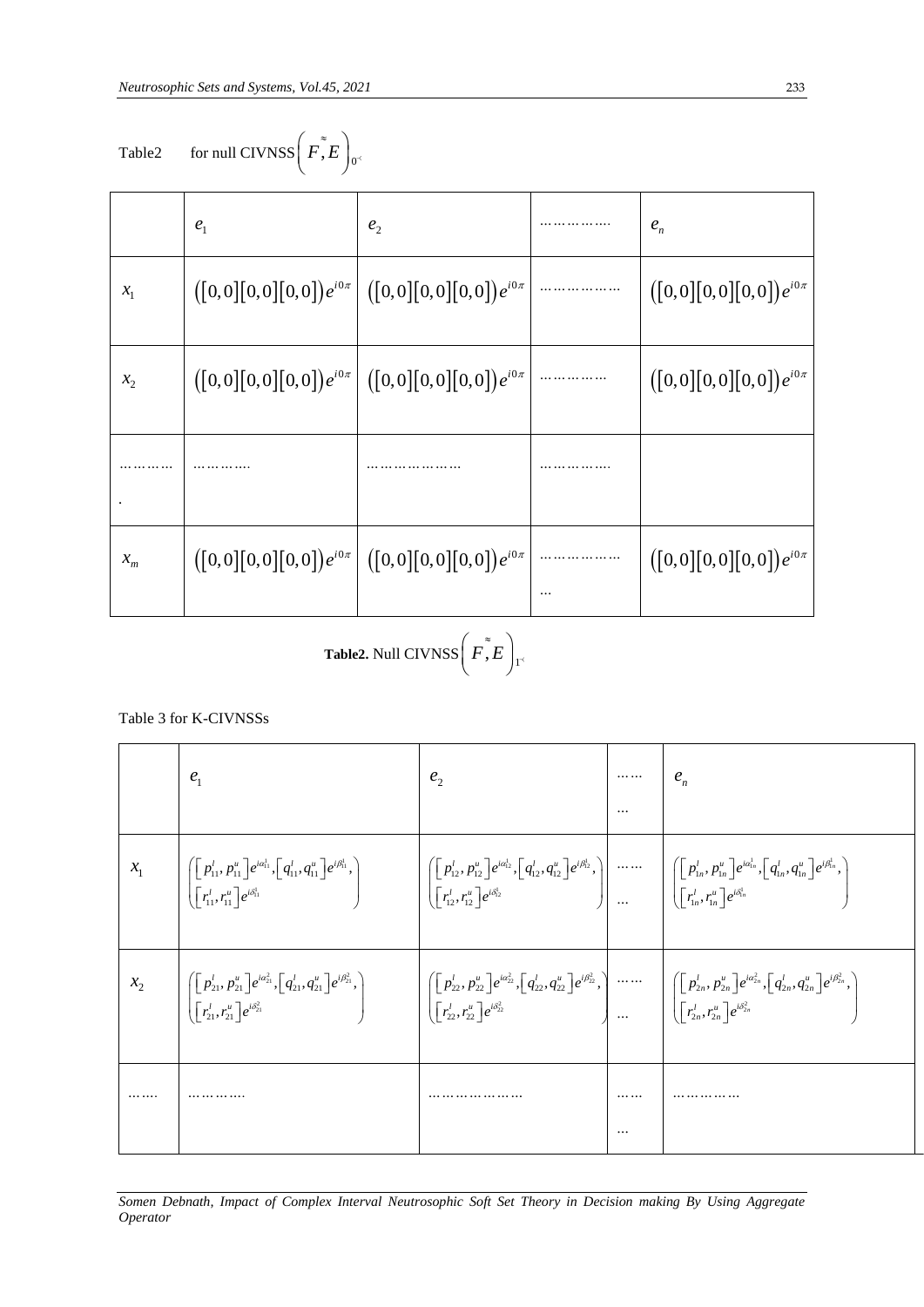$$
\mathcal{X}_{m} \left[ \begin{bmatrix} [p_{m}^{l}, p_{m}^{u} ] e^{i\alpha_{m}^{k}}, [q_{m}^{l}, q_{m}^{u} ] e^{i\beta_{m}^{k}}, \\ \left[ r_{m}^{l}, r_{m}^{u} \right] e^{i\beta_{m}^{k}} \end{bmatrix} \right] = \begin{bmatrix} [p_{m}^{l}, p_{m}^{u} ] e^{i\alpha_{m}^{k}}, [q_{m}^{l}, q_{m}^{u} ] e^{i\beta_{m}^{k}}, \\ \left[ r_{m}^{l}, r_{m}^{u} \right] e^{i\delta_{m}^{k}} \end{bmatrix} \right] = \begin{bmatrix} [p_{m}^{l}, p_{m}^{u} ] e^{i\beta_{m}^{k}}, \\ \left[ r_{m}^{l}, r_{m}^{u} \right] e^{i\beta_{m}^{k}} \end{bmatrix} \right] = \begin{bmatrix} [p_{m}^{l}, p_{m}^{u} ] e^{i\alpha_{m}^{k}}, [q_{m}^{l}, q_{m}^{u} ] e^{i\beta_{m}^{k}}, \\ \left[ r_{m}^{l}, r_{m}^{u} \right] e^{i\delta_{m}^{k}} \end{bmatrix}
$$

#### **Table3.** K- CIVNSSs

Table4 for the best CIVNSS $\mid F^+, E$  $\left(F^{*},E\right)$ 

| e <sub>1</sub>                                                                                                                                                                                                                                                                                                                                                                                                                      |                                                                                                                                                                                                                                                                                                                                                                                                                                                   |
|-------------------------------------------------------------------------------------------------------------------------------------------------------------------------------------------------------------------------------------------------------------------------------------------------------------------------------------------------------------------------------------------------------------------------------------|---------------------------------------------------------------------------------------------------------------------------------------------------------------------------------------------------------------------------------------------------------------------------------------------------------------------------------------------------------------------------------------------------------------------------------------------------|
| $\left\langle \begin{bmatrix} \max(\rho_{11}^{l_1},\rho_{11}^{l_2},,\rho_{11}^{lk}), \max(\rho_{11}^{u1},\rho_{11}^{u2},,\rho_{11}^{lk}) \end{bmatrix} e^{i\max(\alpha_{11}^{l_1},\alpha_{11}^{2},,\alpha_{11}^{k_1})}, \\ \left[ \max(q_{11}^{l_1},q_{11}^{l_2},,q_{11}^{l_1}), \max(q_{11}^{u1},q_{11}^{u2},,q_{11}^{u1}) \right] e^{i\max(\beta_{11}^{l_1},\beta_{11}^{l_2},,\beta$                                              | $\label{eq:3.1} \begin{array}{c} \cdots \\ \left\langle \begin{bmatrix} \max(\rho_{1n}^{11},\rho_{1n}^{12},,\rho_{1n}^{lk}),\max(\rho_{1n}^{ul},\rho_{1n}^{u2},,\rho_{1n}^{uk}) \\ \left[ \max(q_{1n}^{l},q_{1n}^{12},,q_{1n}^{lk}),\max(q_{1n}^{ul},q_{1n}^{2},,q_{1n}^{ul}) \end{bmatrix} e^{i\max(q_{1n}^{l},q_{1n}^{2},,q_{1n}^{lk})}, \right] \\ \left\langle \begin{bmatrix} \max(q_{1n}^{l},q_{1n}^{2$                                     |
| $\left\langle \begin{bmatrix} \max(p_{21}^{l_1},p_{21}^{l_2},,p_{21}^{l_k},\max(p_{21}^{u1},p_{21}^{u2},,p_{21}^{uk}) \\ \left[\max(q_{21}^{l_1},q_{21}^{l_2},,q_{21}^{l_k}),\max(q_{21}^{u1},q_{21}^{u2},,q_{21}^{uk})\right] e^{i\max(\alpha_{21}^{l_1},\alpha_{21}^{2},,,\alpha_{21}^{k})} \\ \left[\max(q_{21}^{l_1},q_{21}^{l_2},,q_{21}^{l_k}),\max(q_{21}^{u$                                                                | $\label{eq:3.10} \begin{array}{c} \cdots \\ \left\langle \begin{bmatrix} \max(\frac{l_1}{p_{2n}}, \frac{l_2}{p_{2n}}, \ldots, \frac{l_k}{p_{2n}}), \max(p_{2n}^{u1}, \frac{\mu_2}{p_{2n}}, \ldots, \frac{\mu_k}{p_{2n}}) \end{bmatrix} e^{i \max(\alpha^1_{2n}, \alpha^2_{2n}, \ldots, \alpha^k_{2n})} \right\rangle \\ \left\langle \begin{bmatrix} \max(q^1_{2n}, q^1_{2n}, \ldots, q^k_{2n}), \max(q^1_{2n}, q^2_{2n}, \ldots, q^k_{2n}) \end$ |
|                                                                                                                                                                                                                                                                                                                                                                                                                                     |                                                                                                                                                                                                                                                                                                                                                                                                                                                   |
| $\mathcal{X}_m \left( \left  \begin{matrix*}[l] \max(\frac{l_1}{p_{m1}}, \frac{l_2}{p_{m1}}, \ldots, \frac{l_l}{p_{m1}}, \max(\frac{l_l}{p_{m1}}, \frac{u_2}{p_{m1}}, \ldots, \frac{u_k}{p_{m1}}) \\ \max(q_{m1}, q_{m1}, \ldots, q_{m1}), \max(q_{m1}, q_{m1}, \ldots, q_{m1}) \\ \max(q_{m1}, q_{m1}, \ldots, q_{m1}), \max(q_{m1}, q_{m1}, \ldots, q_{m1}) \\ \min(\frac{l_1}{p_{m1}}, \frac{l_2}{p_{m1}}, \ldots, \frac{l_k}{p$ | $\label{eq:10} \begin{array}{c} \dots \\[-10pt] \begin{array}{c} \left(\begin{matrix} \max\{p_{1n}^{1},\ p_{2n}^{2},\dots,p_{lm}^{R}\},\max\{p_{mn}^{1},\ p_{n2}^{2},\dots,p_{lm}^{lk}\} \end{matrix}\right) e^{i\max\{p_{mn}^{1},\dots,p_{lm}^{2}\},\vspace{1mm}\\ \left(\begin{matrix} \max\{d_{1m}^{1},\ d_{2m}^{2},\dots,d_{mn}^{k}\},\max\{d_{mn}^{1},\ d_{mn}^{2},\dots,\ d_{mn}^{lk}\} \end{matrix}\right) e^{i\max\{\beta_{$              |

**Table4.** Best CIVNSS 
$$
\left(F^{\dagger}, E\right)
$$

Table5 for the worst CIVNSS  $\mid F^{-}, E$  $\left(F^{\tilde{\varepsilon}},E\right)$ 

*Somen Debnath, Impact of Complex Interval Neutrosophic Soft Set Theory in Decision making By Using Aggregate Operator*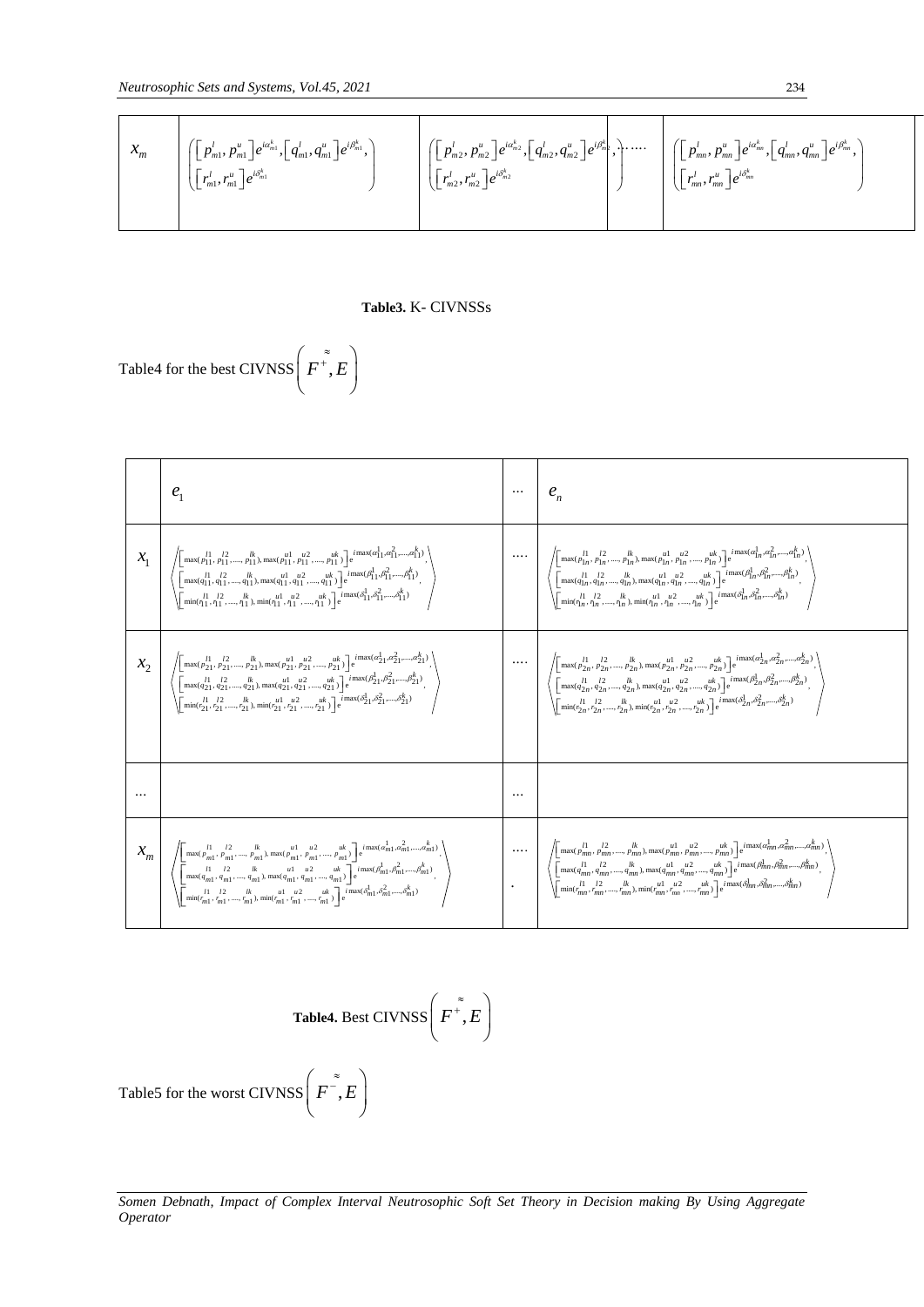| e <sub>1</sub>                                                                                                                                                                                                                                                                                                                                                                                                            |                                                                                                                                                                                                                                                                                                                                                                                                                                 |
|---------------------------------------------------------------------------------------------------------------------------------------------------------------------------------------------------------------------------------------------------------------------------------------------------------------------------------------------------------------------------------------------------------------------------|---------------------------------------------------------------------------------------------------------------------------------------------------------------------------------------------------------------------------------------------------------------------------------------------------------------------------------------------------------------------------------------------------------------------------------|
| $\left( \begin{array}{c} \left( \begin{matrix*}[l] \min(\rho_{11}^{H},\rho_{11}^{H},\ldots,\rho_{11}^{H}), \min(\rho_{11}^{H1},\rho_{11}^{H2},\ldots,\rho_{1K}^{Hk}) \end{matrix*} \right) e^{i\min(\alpha_{11}^{H},\alpha_{11}^{H},\ldots,\alpha_{11}^{K})}, \\ \left( \begin{matrix*}[l] \min(q_{11}^{H},q_{11}^{H},\ldots,q_{11}^{H}), \min(q_{11}^{H},q_{11}^{H},\ldots,q_{11}^{H}) \end{matrix*} e^{i\min(\rho_{11}$ |                                                                                                                                                                                                                                                                                                                                                                                                                                 |
| $\left\langle \begin{bmatrix} \min(p_{21}^{I1}, p_{21}^{I2}, , p_{21}^{lk}), \min(p_{21}^{u1}, p_{21}^{u2}, , p_{2k}^{uk}) \end{bmatrix} \right  e^{i\min(a_{21}^{I1}, a_{21}^{2}, , a_{21}^{k})}, \\ \left\{ \begin{bmatrix} \min(q_{21}^{I1}, q_{21}^{2}, , q_{21}^{l}), \min(q_{21}^{u1}, q_{21}^{u2}, , q_{21}^{uk}) \end{bmatrix} \right\} e^{i\min(p_{21}^{I1}, p_{21}^{2}, , p_{21}^{k})$                          |                                                                                                                                                                                                                                                                                                                                                                                                                                 |
|                                                                                                                                                                                                                                                                                                                                                                                                                           |                                                                                                                                                                                                                                                                                                                                                                                                                                 |
| $\mathcal{X}_m \left( \begin{array}{c} \left[\min(\frac{l}{p_{m1}}, \frac{l^2}{p_{m1}}, \ldots, \frac{l^k}{p_{m1}}, \min(\frac{u^1}{p_{m1}}, \frac{u^2}{p_{m1}}, \ldots, \frac{u^k}{p_{m1}})\right] \text{e}^{\text{ i}\min(d_{m1}, d_{m1}^2, \ldots, d_{m1}^k)} \\ \left[\min(\frac{l}{q_{m1}}, \frac{l^2}{q_{m1}}, \ldots, \frac{l^k}{q_{m1}}, \min(\frac{u^1}{p_{m1}}, \frac{u^2}{q_{m1}}, \ldots, \frac{u^k}{q_{m1}}$ | $\label{eq:1} \begin{array}{c} \dots \\ \left\langle \begin{bmatrix} \min(\rho_{mn}^{H},\rho_{mn}^{H},,\rho_{mn}^{H},\min(\rho_{mn}^{H1},\rho_{mn}^{H2},,\rho_{mn}^{u k}) \\ \prod\limits_{i=1}^{m} \min(\rho_{mn}^{H1},\rho_{mn}^{H2},,\rho_{mn}^{H2},,\rho_{mn}^{H2}) \\ \prod\limits_{i=1}^{m} \min(\rho_{mn}^{H1},\rho_{mn}^{H2},,\rho_{mn}^{H2},\min(\rho_{mn}^{H1},\rho_{mn}^{H2},,\rho_{mn}^{H2}) \\ \prod\limits_{i=1}$ |

**Table5.** Worst CIVNSS  $\mid F^{-}$ , E  $\left(F^{\tilde{\varepsilon}},E\right)$ 

#### **5.1 Complex interval neutrosophic soft geometric mean aggregation operator**

Aggregation of some CIVNSSs produces a CIVNSS. We have introduced the geometric mean aggregation of

CIVNSSs.

Let 
$$
\left(F^{\tilde{i}},E\right), \left(F^{\tilde{z}},E\right), \dots, \left(F^{\tilde{k}},E\right)
$$
 be k-CIVNSSs over a universe U and

 $w = \{w_1, w_2, \dots, w_k\}$  be  $k$  real numbers such that  $w_i \in [0,1]$ , and  $\sum_{i=1}^{k} w_i = 1$  $\sum_{i=1}^{k} w_i = 1$ . Then, the complex

interval neutrosophic soft geometric aggregation of k-CIVNSSs is denoted by,  
\n
$$
\widetilde{B}_{GM}\left(w_1, w_2, \dots, w_k\right) \left( \left(F^{\widetilde{1}}, E\right), \left(F^{\widetilde{2}}, E\right), \dots, \left(F^{\widetilde{k}}, E\right) \right), \text{ and is defined as follows:}
$$

*Somen Debnath, Impact of Complex Interval Neutrosophic Soft Set Theory in Decision making By Using Aggregate Operator*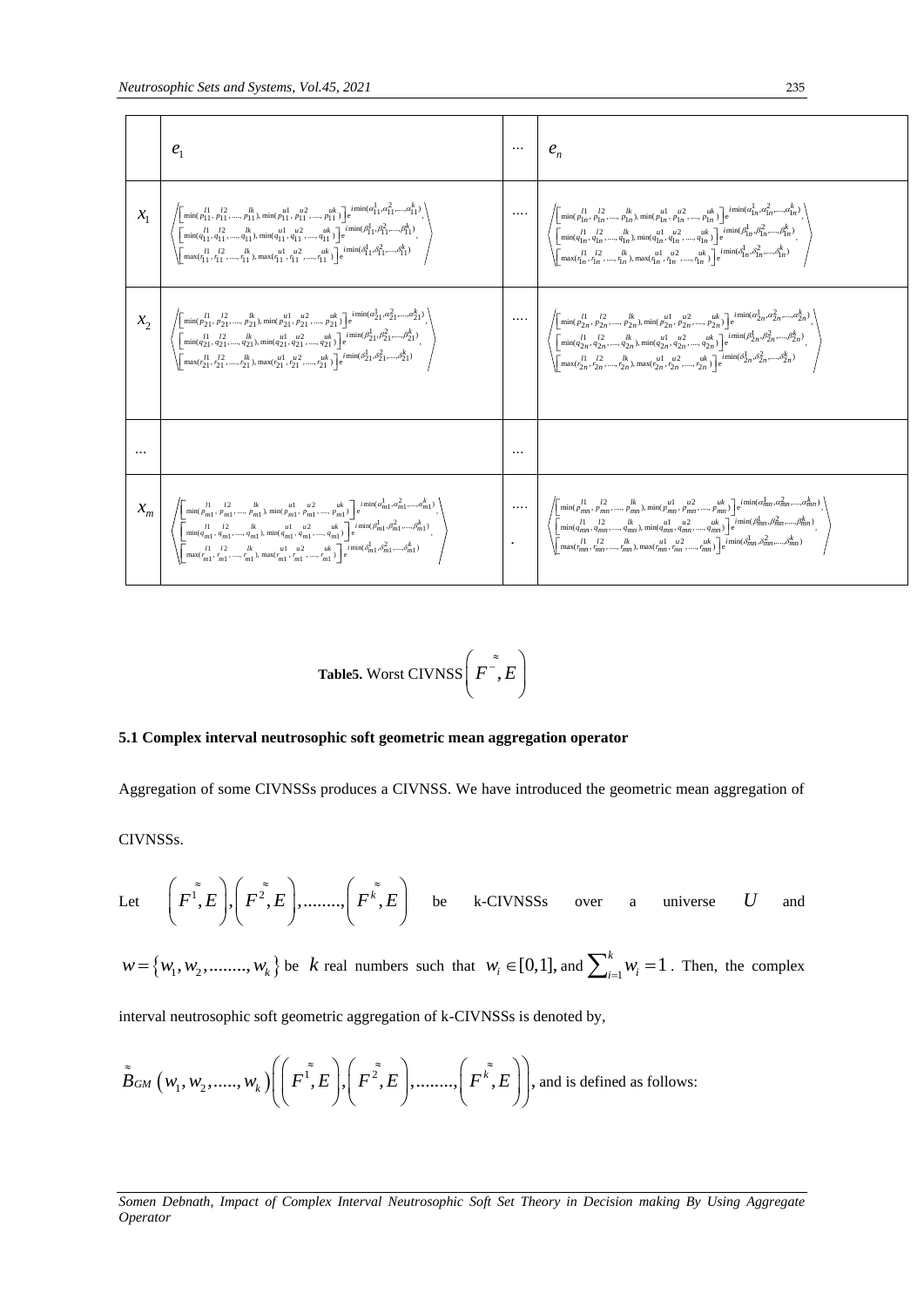$$
\tilde{B}_{GM}(w_1, w_2, \ldots, w_k) \left( \left( F^{\tilde{1}}, E \right), \left( F^{\tilde{2}}, E \right), \ldots, \left( F^{\tilde{k}}, E \right) \right) = \left( F^{\tilde{k}}, E \right)
$$
\n
$$
= \sqrt{\left( e_j, \left( \frac{x_j}{\left( \prod_{i=1}^k \left( p_{s_j}^{ui} - p_{s_j}^{li} \right) e^{ia_{s_j}^i} \right) \left( \prod_{i=1}^k \left( q_{s_j}^{ui} - q_{s_j}^{li} \right) e^{i\beta_{s_j}^i} \right) \left( \prod_{i=1}^k \left( r_{s_j}^{ui} - r_{s_j}^{li} \right) e^{ia_{s_j}^i} \right) \right)^{w_i}} \right) \cdot \forall e_j \in E, x_s \in U
$$

We have the following properties:

We have the following properties:  
\n(a) 
$$
\tilde{B}_{GM}(w_1, w_2, \dots, w_k) \Biggl( \Biggl( F^{\tilde{1}}, E \Biggr)_{\tilde{1}^s}, \Biggl( F^{\tilde{2}}, E \Biggr)_{\tilde{1}^s}, \dots, \Biggl( F^{\tilde{k}}, E \Biggr)_{\tilde{1}^s} \Biggr) = \Biggl( F^{\tilde{2}}, E \Biggr)_{\tilde{1}^s}
$$
, where  $\Biggl( F^{\tilde{2}}, E \Biggr)_{\tilde{1}^s}$ 

denotes the absolute complex interval neutrosophic soft set over the universe 
$$
U
$$
.  
\n(b)  $\tilde{B}_{GM}(w_1, w_2, \dots, w_k) \bigg( \bigg( F^{\tilde{r}}, E \bigg)_{0^{\tilde{r}}}, \bigg( F^{\tilde{r}}, E \bigg)_{0^{\tilde{r}}}, \dots, \bigg( F^{\tilde{k}}, E \bigg)_{0^{\tilde{r}}} \bigg) = \bigg( F^{\tilde{r}} , E \bigg)_{0^{\tilde{r}}}, \text{ where } \bigg( F^{\tilde{r}} , E \bigg)_{0^{\tilde{r}}}$ 

denotes the null complex interval neutrosophic soft set over the universe *U* .

(c) If, for all 
$$
i = 1, 2, ..., k
$$
,  $\left(F^{i}, E\right) \leq \left(G^{i}, E\right)$  then  
\n
$$
\sum_{BGM}^{\infty} \left(w_1, w_2, ..., w_k\right) \left(\left(F^{i}, E\right), \left(F^{i}, E\right), \dots, \left(F^{i}, E\right)\right) \leq BGM \left(w_1, w_2, ..., w_k\right) \left(\left(G^{i}, E\right), \left(G^{i}, E\right), \dots, \left(G^{i}, E\right)\right);
$$

where 
$$
\left(\overline{G}^{\widetilde{1}}, E\right), \left(\overline{G}^{\widetilde{2}}, E\right), \dots, \left(\overline{G}^{\widetilde{k}}, E\right)
$$
 be another set of K-CIVNSSs over  $U$ .

(d) 
$$
\left(\tilde{F}^{\tilde{}} , E\right) \leq BGM \left(w_1, w_2, \dots, w_k\right) \left(\left(\tilde{F}^{\tilde{}} , E\right), \left(\tilde{F}^{\tilde{}} , E\right), \dots, \left(\tilde{F}^{\tilde{k}} , E\right)\right) \leq \left(\tilde{F}^{\tilde{}} , E\right).
$$

**6. Construction of an algorithm by using complex interval neutrosophic soft sets aggregate operator**

*Somen Debnath, Impact of Complex Interval Neutrosophic Soft Set Theory in Decision making By Using Aggregate Operator*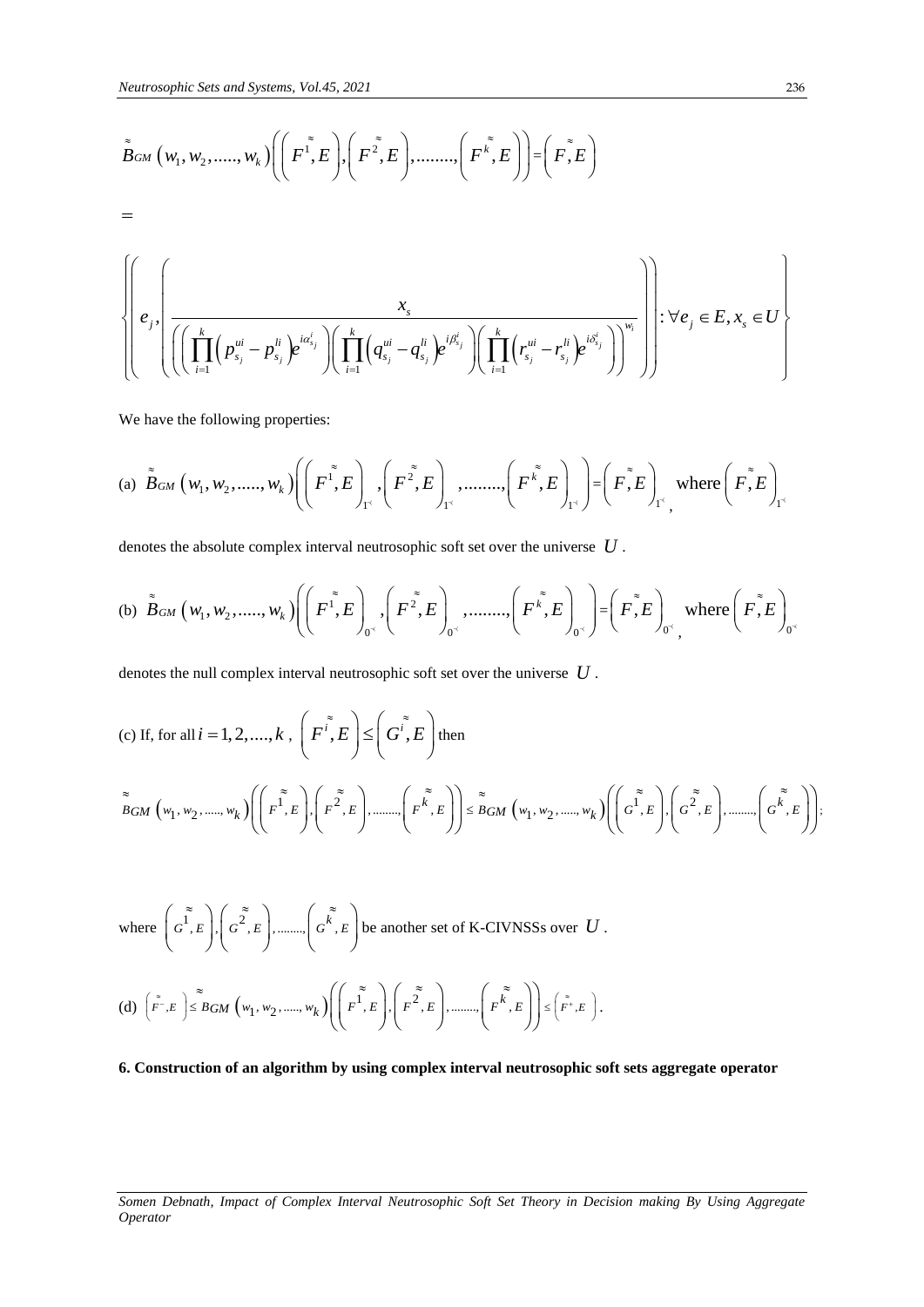In this section, a step-wise method is described by using complex interval neutrosophic soft sets aggregate operators and it is useful and effective to deal with real-life decision-making problems.

**Step1**: Input a set of m alternatives  $U = \{u_1, u_2, \dots, u_m\}$  that have been defined by k-experts  $D = \{d_1, d_2, \ldots, d_k\}$  concerning for to n complex interval neutrosophic parameters  $E = \{e_1, e_2, \ldots, e_n\}$ .

Step2: Opinions of K-exports have been described by K-CIVNSSs\n
$$
\left(F^{\tilde{I}},E\right), \left(F^{\tilde{Z}},E\right), \dots, \left(F^{\tilde{k}},E\right) \text{defined as}
$$
\n
$$
\left(F^{\tilde{I}},E\right) = \left\{\left(e_j, F(\tilde{e}_j)\right): \forall e_j \in E\right\} = \left\{e_j, \left(x_s / \left(p_{s_j}^{lF}e^{il\mu_{s_j}^F}, q_{s_j}^{lF}e^{il\nu_{s_j}^F}, r_{s_j}^{lF}e^{il\delta_{s_j}^F}\right)\right): \forall e_j \in E, x_s \in U\right\}
$$

Where  $p_{s_j}^{\prime r}$ *lF*  $p^{\prime F}_{-s_j}$  ,  $q^{\prime F}_{-s_j}$  $q_{\,s_{_j}}^{lF},r_{\,s_{_j}}^{lF}$ *lF*  $r_{s_i}^{lF} \subseteq [0,1]$  are the amplitude parts of the truth-membership, indeterminacy-membership , and falsity-membership values respectively and  $\mu_{\varepsilon}^{\mu}$  $\mu^{IF}_{s_j}, \nu^{IF}_{s_j}$  $v^{IF}_{s_j}, \delta^{IF}_{s_j}$  $s^{\prime\prime}_{s_j} \in [0, 2\pi]$  are the respective phase parts of the

evaluation of an alternative  $x_s$  concerning for to the parameter  $e_j$  over the CIVNSS  $\left(\vec{F}, \vec{E}\right)$ .

**Step3**: Construct the best  $\mid F^+, E$  $\left(F^{*},E\right)$ and the worst  $\mid F^{-}, E$  $\left(F^{\tilde{\varepsilon}},E\right)$ CIVNSS over K-CIVNSSs.

**Step4**: Evaluate the approximate index  $P_l(d_l)$  of an expert  $d_l$  is given by,

$$
P_{i}(d_{i}) = \frac{\hat{S}\left(\left(F^{*},E\right),\left(F^{*},E\right)\right)}{\hat{S}\left(\left(F^{*},E\right),\left(F^{*},E\right)\right)+\hat{S}\left(\left(F^{*},E\right),\left(F^{*},E\right)\right)}, \text{ where } \hat{S} \text{ indicates similarity measure.}
$$

**Step5**: Measure the nearness index  $C_l(d_l)$  of an expert  $d_l$  is given by,

$$
C_l(d_l) = \sum_{l \neq l', l'=1}^k \frac{\hat{S}\left(\left(F^{l^*}, E\right), \left(F^{l^*}, E\right)\right)}{l+1}
$$

**Step6**: Derive the preference rate  $\varpi(d_i)$  of an expert  $d_i$  as,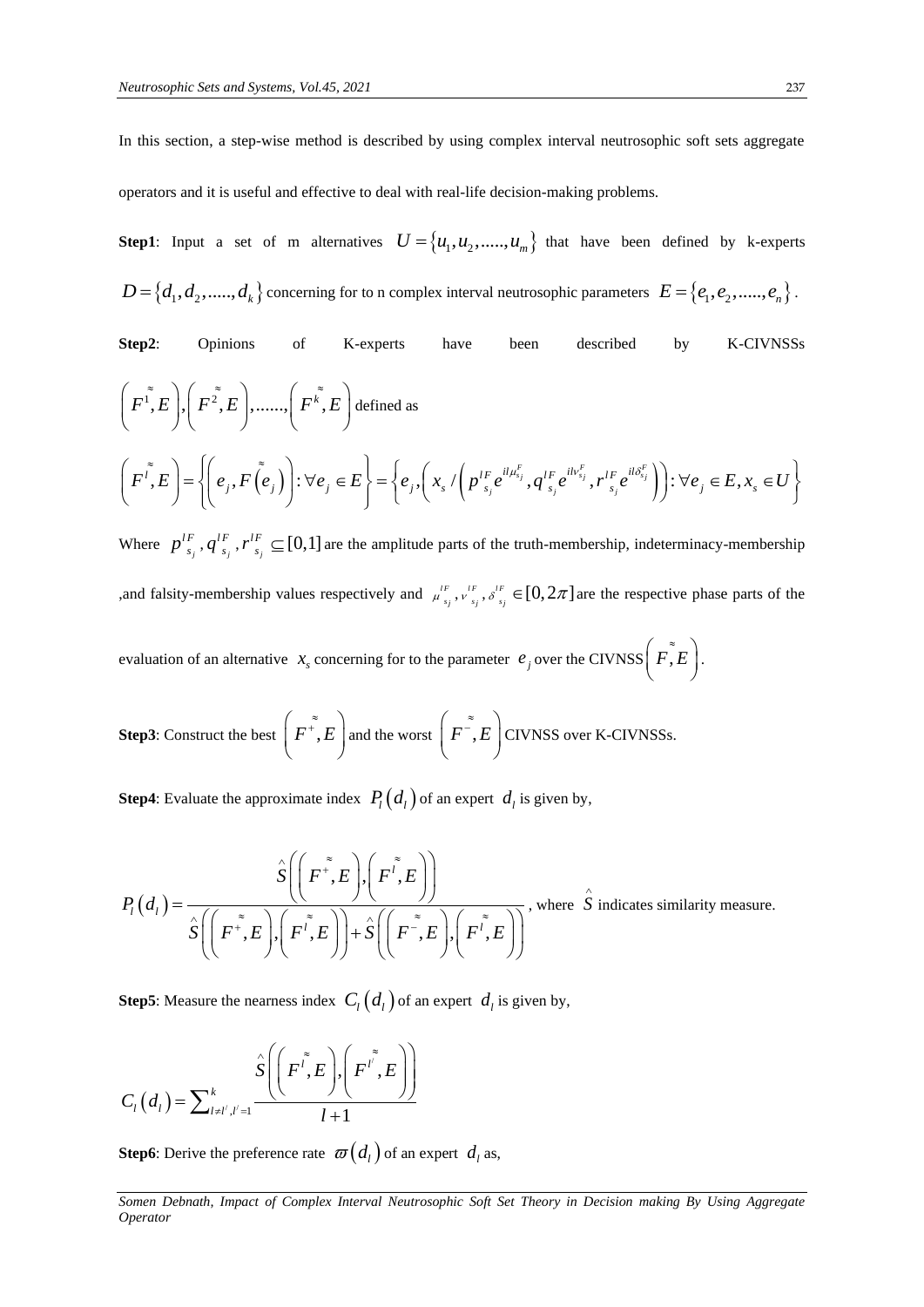$$
\varpi(d_i) = \frac{\left(P_i(d_i) \otimes C_i(d_i)\right)}{\sum_{l=1}^k \left(P_l(d_i) \otimes C_l(d_i)\right)},
$$
 where  $\otimes$  denotes the linear product.

**Step7**: Construct the collective CIVNSS  $\left( \tilde{F}, E \right)$  from K-CIVNSSs which is derived by using complex interval

neutrosophic soft geometric mean aggregation operators as follows:

neutrosopnc sort geometric mean aggregation operators as follows:  
\n
$$
\tilde{B}_{GM}(w_1, w_2, \dots, w_k) \left( \left( F^{\tilde{r}}, E \right), \left( F^{\tilde{z}}, E \right), \dots, \left( F^{\tilde{k}}, E \right) \right)
$$

**Step8**: Determined the combined weight of a parameter  $e_j$  as follows:

$$
W_{j} = \frac{\lambda \left(w_{j}^{*}\right) \otimes (1 - \lambda)\left(w_{j}^{*}\right)}{\sum_{j=1}^{n} \left(\lambda \left(w_{j}^{*}\right) \otimes (1 - \lambda)\left(w_{j}^{*}\right)\right)}, \text{ where } w_{j}^{*} = \frac{1}{k} \left(w_{j}^{1} \otimes w_{j}^{2} \otimes \dots \otimes w_{j}^{k}\right);
$$
\n
$$
w_{j}^{*} = \frac{1}{k(k-1)} \times \frac{\sum_{s'=1, s \neq s'}^{k} \left\{\frac{1}{2} \left(\left(\left(p_{s_{j}}^{u} - p_{s_{j}}^{l}\right) \mu_{s_{j}}\right)^{2} + \left(\left(q_{s_{j}}^{u} - q_{s_{j}}^{l}\right) \nu_{s_{j}}\right)^{2} + \left(\left(p_{s_{j}}^{u} - p_{s_{j}}^{l}\right) \delta_{s_{j}}\right)^{2}\right)\right\}^{\frac{1}{2}}}{\sum_{j=1}^{k} \sum_{s'=1, s \neq s'}^{k} \left\{\frac{1}{2} \left(\left(\left(p_{s_{j}}^{u} - p_{s_{j}}^{l}\right) \mu_{s_{j}}\right)^{2} + \left(\left(q_{s_{j}}^{u} - q_{s_{j}}^{l}\right) \nu_{s_{j}}\right)^{2} + \left(\left(p_{s_{j}}^{u} - p_{s_{j}}^{l}\right) \delta_{s_{j}}\right)^{2}\right)\right\}^{\frac{1}{2}}}{\left(\sum_{s'=1, s \neq s'}^{k} \left(\delta_{s'}^{u} - \delta_{s_{j}}^{l}\right) \mu_{s_{j}}\right)^{2} + \left(\delta_{s'}^{u} - \delta_{s_{j}}^{l}\right) \delta_{s_{j}}\right)^{2}} \times \left(\delta_{s'}^{u} - \delta_{s'}^{u} \delta_{s'}\right)^{2} \times \left(\delta_{s'}^{u} - \delta_{s'}^{u} \delta_{s'}\right)^{2} \times \left(\delta_{s'}^{u} - \delta_{s'}^{u} \delta_{s'}\right)^{2} \right)}
$$

and  $\lambda$  is the influence parameter such that  $\lambda \in [0,1]$ .

Since, experts came from different environments along with different specialization, judgment powers, and knowledge, so they may impose different weights on the associated parameters. If  $w' = \{w_1', w_2', w_3', \dots, w_n'\}$  be the associated weights of the parameters given by an expert  $d_i$  such that  $\sum_{j=1}^{n} w_j^l = 1$  $\sum_{j=1}^{n} w_j^l = 1$  ,and  $w_j^l \in [0,1]$ .

**Step9**: Select the best alternative by determining the upper-alternative  $\begin{pmatrix} \tilde{X} \end{pmatrix}$  and the lower-alternative  $\begin{pmatrix} X \end{pmatrix}$  as

follows: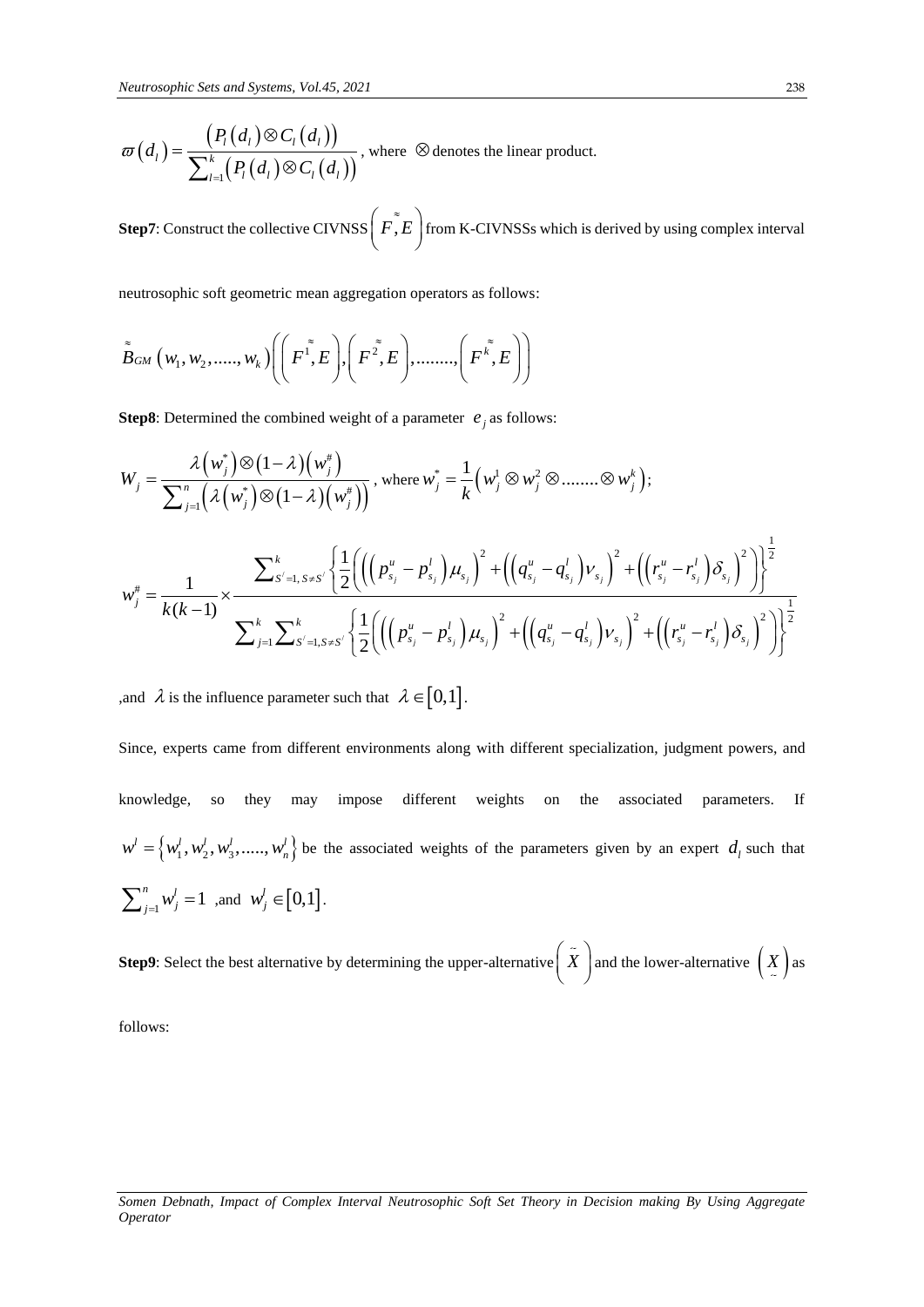$$
\tilde{x} = \begin{cases}\n\begin{aligned}\n& e_j \left[ \left( \left( p_{1j}^u - p_{1j}^l \right) e^{i\mu_{1j}} \otimes \left( q_{1j}^u - q_{1j}^l \right) e^{i\mu_{1j}} \otimes \left( q_{1j}^u - q_{1j}^l \right) e^{i\mu_{1j}} \otimes \left( q_{1j}^u - q_{1j}^l \right) e^{i\mu_{2j}} \otimes \left( q_{2j}^u - q_{2j}^l \right) e^{i\mu_{2j}} \otimes \left( q_{2j}^u - q_{2j}^l \right) e^{i\mu_{2j}} \otimes \left( q_{2j}^u - q_{2j}^l \right) e^{i\mu_{2j}} \right) \right] \\
& \times \left[ \left( \left( p_{mj}^u - p_{mj}^l \right) e^{i\mu_{mj}} \otimes \left( q_{mj}^u - q_{mj}^l \right) e^{i\nu_{mj}} \otimes \left( q_{mj}^u - q_{mj}^l \right) e^{i\mu_{mj}} \right) e^{i\mu_{mj}} \right]\n\end{cases}\n\right]\n\end{cases}\n\begin{aligned}\n& \times \mathbf{r} = \left\{ \begin{aligned}\n& e_j \left[ \left( \left( p_{mj}^u - p_{mj}^l \right) e^{i\mu_{1j}} \otimes \left( q_{mj}^u - q_{mj}^l \right) e^{i\nu_{mj}} \otimes \left( q_{mj}^u - q_{mj}^l \right) e^{i\mu_{2j}} \otimes \left( q_{2j}^u - q_{2j}^l \right) e^{i\mu_{2j}} \otimes \left( q_{2j}^u - q_{2j}^l \right) e^{i\mu_{2j}} \right) e^{i\mu_{2j}} \right] \\
& \times \mathbf{r} = \left\{ e_j \left[ \left( \left( p_{nj}^u - p_{1j}^l \right) e^{i\mu_{1j}} \otimes \left( q_{1j}^u - q_{1j}^l \right) e^{i\mu_{1j}} \otimes \left( q_{1j}^u - q_{1j}^l \right) e^{i\mu_{2j}} \right) e^{i\mu_{2j}} \otimes \left( q_{2j}^u - q_{2j}^l \right) e^{i\mu_{2
$$

$$
\begin{split}\n\mathbf{X} &= \begin{cases}\n\mathbf{E} \left[ \left( \left( p_{1j}^u - p_{1j}^l \right) e^{i\mu_{1j}} \otimes \left( q_{1j}^u - q_{1j}^l \right) e^{i\nu_{1j}} \otimes \left( r_{1j}^u - r_{1j}^l \right) e^{i\delta_{1j}} \right) \right] \left( \left( p_{2j}^u - p_{2j}^l \right) e^{i\mu_{2j}} \otimes \left( q_{2j}^u - q_{2j}^l \right) e^{i\nu_{2j}} \otimes \left( r_{2j}^u - r_{2j}^l \right) e^{i\delta_{2j}} \right) \dots \right. \\
\left. \mathbf{X} &= \begin{cases}\n\mathbf{E} \left[ \left( \left( p_{1j}^u - p_{1j}^l \right) e^{i\mu_{1j}} \otimes \left( q_{1j}^u - q_{1j}^l \right) e^{i\nu_{1j}} \otimes \left( r_{1j}^u - r_{1j}^l \right) e^{i\delta_{1j}} \right) \right] \mathbf{X} & \text{if } \mathbf{X} \in \mathbb{R} \\
\mathbf{X} &= \begin{cases}\n\mathbf{E} \left[ \left( p_{1j}^u - p_{1j}^l \right) e^{i\mu_{1j}} \otimes \left( q_{1j}^u - q_{1j}^l \right) e^{i\nu_{1j}} \otimes \left( r_{2j}^u - r_{2j}^l \right) e^{i\delta_{2j}} \right) \mathbf{X} & \text{if } \mathbf{X} \in \mathbb{R} \\
\mathbf{X} &= \begin{cases}\n\mathbf{E} \left[ \left( p_{1j}^u - p_{2j}^l \right) e^{i\mu_{2j}} \otimes \left( q_{2j}^u - q_{2j}^l \right) e^{i\mu_{2j}} \right) e^{i\mu_{2j}} \mathbf{X} & \text{if } \mathbf{X} \in \mathbb{R} \\
\mathbf{X} &= \begin{cases}\n\mathbf{E} \left[ \left( p_{1j}^u - p_{1j}^l \right) e^{i\mu_{1j}} \otimes \left( q_{2j}^u - q_{1
$$

**Step10**: Determine the separation level of  $\begin{pmatrix} \tilde{X} \end{pmatrix}$  and  $\begin{pmatrix} X \end{pmatrix}$  as follows:

$$
\bar{x} = \left\{ \int_{x}^{x} \left[ \left( \int_{t_{1}}^{R_{1}} x_{1}^{2} x_{1}^{2} \right) e^{i \left( \int_{t_{1}}^{R_{2}} x_{2}^{2} x_{2}^{2} \right) e^{i \left( \int_{t_{1}}^{R_{1}} x_{2}^{2} x_{2}^{2} \right) e^{i \left( \int_{t_{1}}^{R_{2}} x_{2}^{2} x_{2}^{2} \right) e^{i \left( \int_{t_{1}}^{R_{2}} x_{2}^{2} x_{2}^{2} \right) e^{i \left( \int_{t_{1}}^{R_{2}} x_{2}^{2} x_{2}^{2} \right) e^{i \left( \int_{t_{1}}^{R_{2}} x_{2}^{2} x_{2}^{2} \right) e^{i \left( \int_{t_{1}}^{R_{2}} x_{2}^{2} x_{2}^{2} \right) e^{i \left( \int_{t_{1}}^{R_{2}} x_{2}^{2} x_{2}^{2} \right) e^{i \left( \int_{t_{1}}^{R_{2}} x_{2}^{2} x_{2}^{2} \right) e^{i \left( \int_{t_{1}}^{R_{2}} x_{2}^{2} x_{2}^{2} \right) e^{i \left( \int_{t_{1}}^{R_{2}} x_{2}^{2} x_{2}^{2} \right) e^{i \left( \int_{t_{1}}^{R_{2}} x_{2}^{2} x_{2}^{2} \right) e^{i \left( \int_{t_{1}}^{R_{2}} x_{2}^{2} x_{2}^{2} \right) e^{i \left( \int_{t_{1}}^{R_{2}} x_{2}^{2} x_{2}^{2} \right) e^{i \left( \int_{t_{1}}^{R_{2}} x_{2}^{2} x_{2}^{2} \right) e^{i \left( \int_{t_{1}}^{R_{2}} x_{2}^{2} x_{2}^{2} \right) e^{i \left( \int_{t_{1}}^{R_{2}} x_{2}^{2} x_{2}^{2} \right) e^{i \left( \int_{t_{1}}^{R_{2}} x_{2}^{2} x_{2}^{2} \right) e^{i \left( \int_{t_{1}}^{R_{2}} x_{2}^{2} x_{2}^{2} \right) e^{i \left( \int_{t_{1}}^{R_{2}} x_{2}^{2} x_{2}^{2} \right) e^{i \left( \int
$$

$$
D\left(\frac{x}{x}\right) = \left(\frac{1}{2n}\left(\left(w_{1}^{2}\otimes\left(\left(\frac{p_{s_{1}}^{l} + p_{s_{1}}^{u}}{2} - p_{_{_{-1}}}\right)\right)\left(\mu_{s_{1}} - \mu_{_{s_{1}}}\right)\right)^{2}\otimes\left(\left(\frac{q_{s_{1}}^{l} + q_{s_{1}}^{u}}{2} - q_{_{-1}}\right)\left(\nu_{s_{1}} - \nu_{_{s_{1}}}\right)\right)^{2}\otimes\left(\left(\frac{r_{s_{1}}^{l} + r_{s_{1}}^{u}}{2} - r_{_{-1}}\right)\left(\delta_{s_{1}} - \delta_{_{-s_{1}}}\right)\right)^{2}\right)+\right)
$$

$$
D\left(\frac{x}{x}\right) = \left(\frac{1}{2n}\left(\left(w_{2}^{2}\otimes\left(\left(\frac{p_{s_{2}}^{l} + p_{s_{2}}^{u}}{2} - p_{_{-2}}\right)\left(\mu_{s_{2}} - \mu_{_{-s_{2}}}\right)\right)^{2}\otimes\left(\left(\frac{q_{s_{2}}^{l} + q_{s_{2}}^{u}}{2} - q_{_{-2}}\right)\left(\nu_{s_{2}} - \nu_{_{s_{2}}}\right)\right)^{2}\otimes\left(\left(\frac{r_{s_{2}}^{l} + r_{s_{2}}^{u}}{2} - r_{_{-2}}\right)\left(\delta_{s_{2}} - \delta_{_{s_{2}}}\right)\right)^{2}\right)+\right)
$$

$$
+ \left(w_{n}^{2}\otimes\left(\left(\frac{p_{s_{1}}^{l} + p_{s_{2}}^{u}}{2} - p_{_{-n}}\right)\left(\mu_{s_{n}} - \mu_{_{s_{n}}}\right)\right)^{2}\otimes\left(\left(\frac{q_{s_{1}}^{l} + q_{s_{2}}^{u}}{2} - q_{_{-n}}\right)\left(\nu_{s_{n}} - \nu_{_{s_{n}}}\right)\right)^{2}\otimes\left(\left(\frac{r_{s_{1}}^{l} + r_{s_{2}}^{u}}{2} - r_{_{-n}}\right)\left(\delta_{s_{2}} - \delta_{_{s_{2}}}\right)\right)^{2}\right)\right)
$$

# *Somen Debnath, Impact of Complex Interval Neutrosophic Soft Set Theory in Decision making By Using Aggregate*

1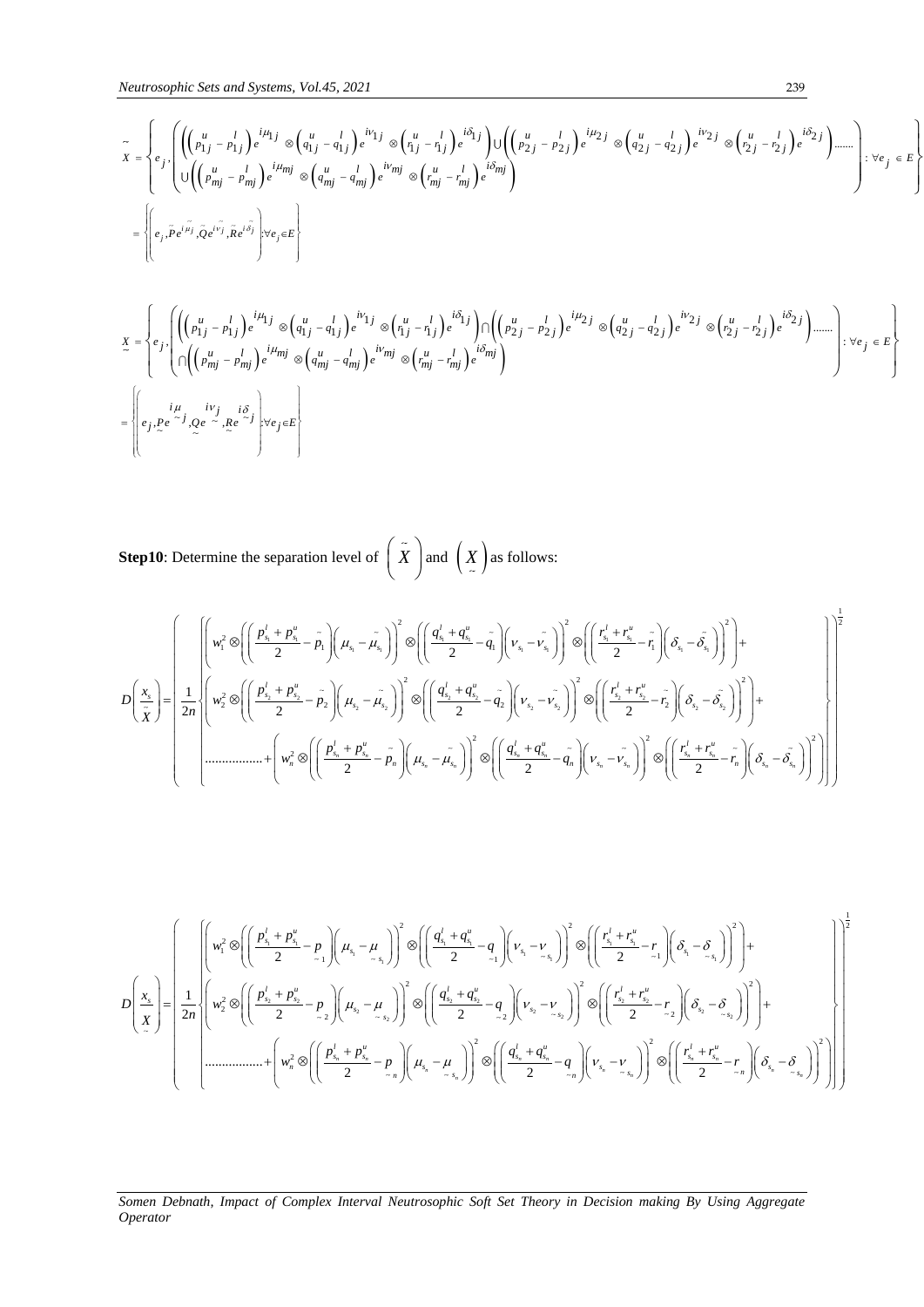**Step11**: Obtain the ranking index of an alternative  $x<sub>s</sub>$  by using the formula

$$
\tilde{R}(x_s) = \frac{D\left(\frac{x_s}{\tilde{X}}\right)}{D\left(\frac{x_s}{\tilde{X}}\right) + D\left(\frac{x_s}{\tilde{X}}\right)}; s = 1, 2, ..., m
$$

The alternative having a maximum ranking index  $R$  will be selected as the best or optimal alternative for this multi-expert decision-making. If more than one alternative has the same maximum ranking index, then, we will select any one of them as an optimal solution.

#### **7. An application on a financial problem**

A trader wants to set up a car manufacturing company and the set of alternatives  $U = {u_1, u_2, u_3, u_4, u_5, u_6}$  represent a set of six cars among which he or she has to choose any one of the alternatives which fulfilled all the pre-assigned criteria. Selection of any one of the alternatives influenced by the set of parameters  $E = \{e_1, e_2, e_3, e_4, e_5\}$ . Here, the parameters stand for land, labor, capital, entrepreneurship, and raw material cost respectively. Now, a set of four experts denoted by  $D = \{d_1, d_2, d_3, d_4\}$  have been assigned for monitoring the parameters to reach a common decision about which a car manufacturing company is more likely to choose which have these parametric characters. Here, the belongingness level of a parameter has been taken through the amplitude part (interval form due to the more complexity involved in the problem which has neutrosophic nature) and the time duration of a parameter has been taken through the phase part. All the data has been collected by the decision-makers on 20 consecutive days. To express this data in the interval  $\, [0, 2\pi], 2\pi$  has been taken here instead of 20 days.

*Somen Debnath, Impact of Complex Interval Neutrosophic Soft Set Theory in Decision making By Using Aggregate Operator*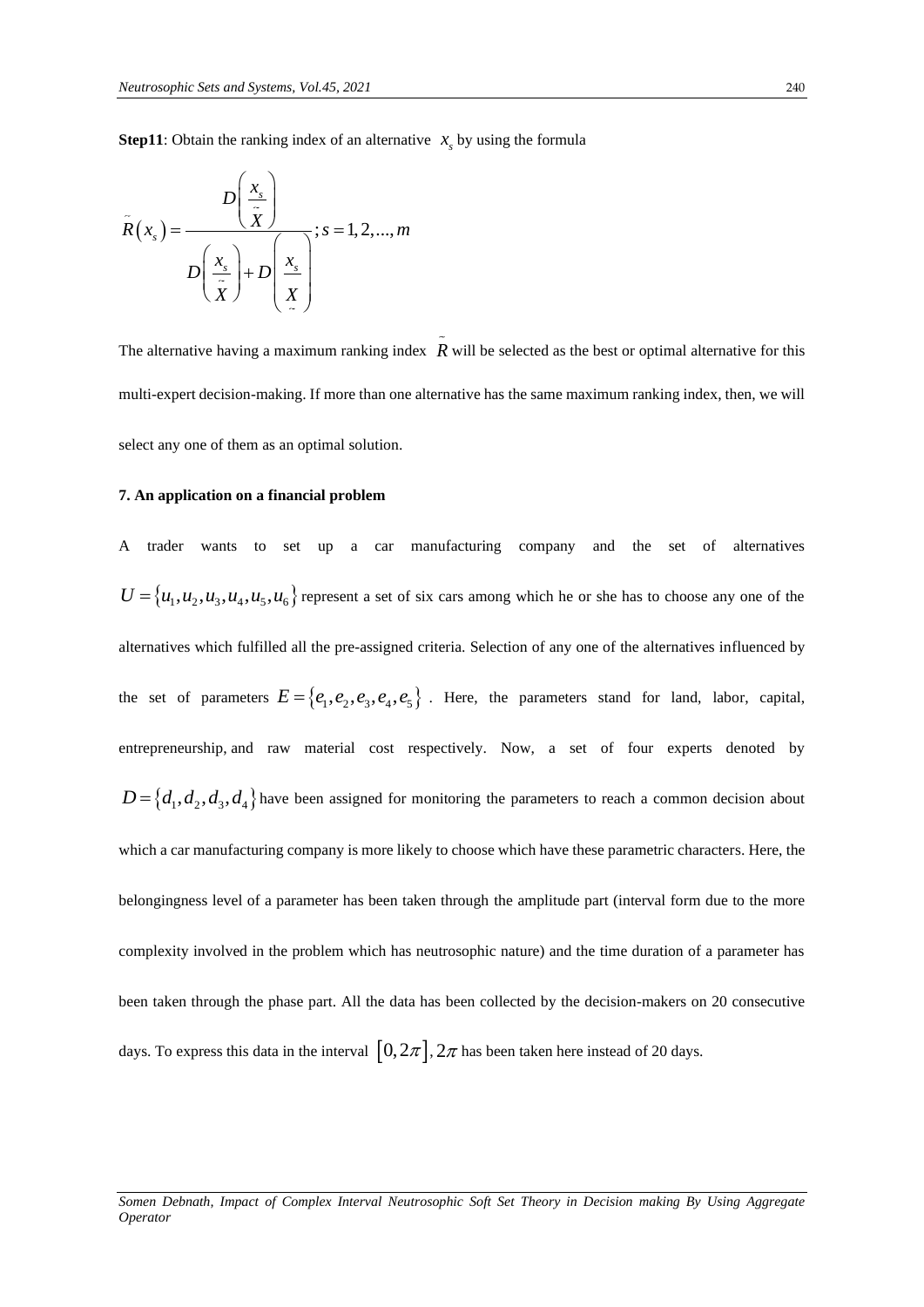About of on this idea and by using the algorithm discussed in section6, the trader will be able to choose the best alternatives and it is possible when all the decision-makers come to a common solution and it is possible due to the aggregate operators used in the said algorithm. The calculation part is left for the readers as an exercise.

#### **8. Conclusions**

In this article, we first give the basic definition of complex interval neutrosophic soft sets and some basic operations on them. We then discuss similarity measures on complex interval neutrosophic soft sets and their aggregation. An algorithm has been introduced by using complex interval neutrosophic soft sets aggregate operators. To apply the algorithm to the decision-making problem we give an application that shows the algorithm can be successfully applied in financial problems. In the future, there is a scope to extend the notion of complex interval neutrosophic soft set by introducing hypersoft set introduced by Smarandache [12] in 2018. Also, the comlex interval neutrosophic soft set may be applied comprehensively in different fields such as engineering, medical science, finance, game theory, computer science, decision-making,etc.

**Acknowledgments:** Author is very much thankful to the anonymous referees for their valuable suggestions which help to improve the standard of the paper.

**Conflicts of Interest:** There is no conflict of interest regarding the publication of the paper.

#### **References**

- [1] Zadeh, L.A. (1965). Fuzzy sets. *Information and Control, 8, 338-353*.
- [2] Atanassov, K.T. (1986). Intuitionistic fuzzy sets. *Fuzzy Sets and Systems, 20, 87-96*.

[3] Atanassov, K.T., & Gargov, G. (1989). Interval-valued intuitionistic fuzzy sets. *Fuzzy Sets and Systems, 31, 343-349.*

[4] Bustince, H. (2010). Interval-valued fuzzy sets in soft computing. *International Journal of Computational Intelligence Systems, 3, 215-222.*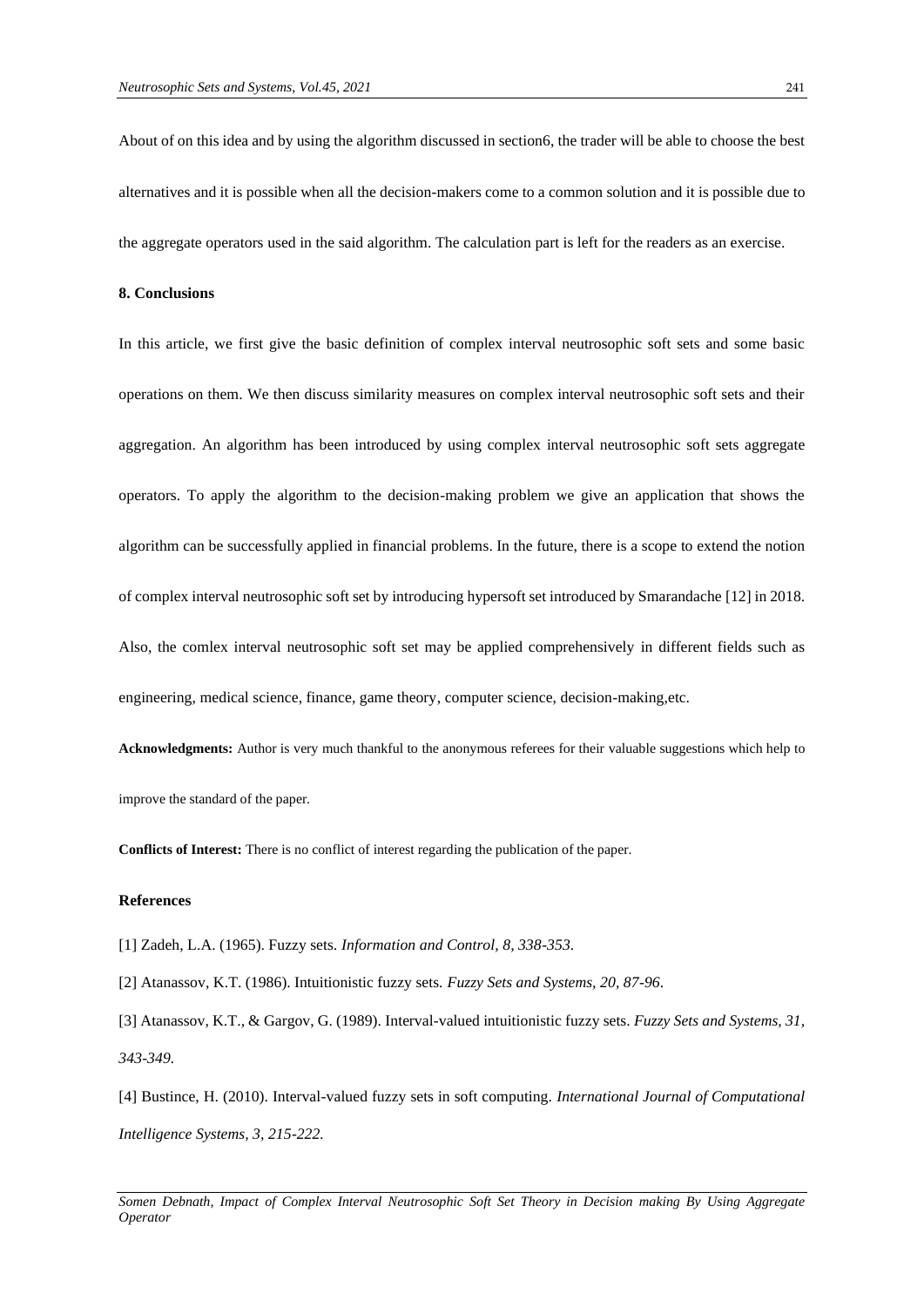[5] Ejegwa, P.A. (2019). Pythagorean fuzzy set and its application in career placements based on academic performance using max-min-max composition. *Complex and Intelligent Systems, 5, 165-175.*

[6] Sebastian, S., & Ramkrishnan, T.V. (2011). Multi-fuzzy sets: an extension of fuzzy sets. *Fuzzy Information and Engineering, 3, 35-43*.

[7] Molodtsov, D. (1999). Soft set theory-first results. *Computers and Mathematics with Applications, 37, 19-31.*

[8] Ali, M.I. (2011). A note on soft sets, rough, soft sets and fuzzy soft sets. *Applied Soft Computing, 11, 3329-3332.*

[9] Cagman, N., Enginoglu, S., & Citak, F. (2011). Fuzzy soft set theory and its applications. *Iranian Journal of Fuzzy Systems, 8, 137-147.*

[10] Deli, I., & Cagman, N. (2015). Intuitionistic fuzzy parameterized soft set theory and its decision making. *Applied Soft Computing, 28, 109-113.*

[11] Shabir, M., & Naz, M. (2013). On bipolar soft sets. *arXiv:1303.1344v1 [math.LO], 1-18*.

[12] Smarandache, F. (2018). Extension to soft set to hypersoft set, and then to pilthogenic hypersoft set. *Neutrosophic Sets and Systems, 22, 168-170.*

[13] Smarandache, F. (2005). Neutrosophic set-a generalization of intuitionistic fuzzy set. *International Journal of Pure and Applied Mathematics, 24, 287-297.*

[14] Wang, H., Smarandache, F., Zhang, Y.Q., & Sunderraman, R. (2010). Single valued neutrosophic sets. *Review of the Air Force Academy, 1, 10-14.*

[15] Maji, P.K. (2013). Neutrosophic soft set. *Annals of Fuzzy Mathematics and Informatics, 5, 157-168*.

[16] Saqlain, M., Moin, S., Jafar, M.N., Saeed, M., & Smarandache, F. (2020). Aggregate operators of neutrosophic hypersoft set. *Neutrosophic Sets and Systems, 32, 294-306*.

[17] Broumi, S., Smarandache, F., & Dhar, M. (2014). Rough neutrosophic sets. *Italian Journal of Pure and Applied Mathematics, 32, 493-502.*

[18] Wang, H., Madiraju, P., Zhang, Y., & Sunderraman, R. (2004). Interval neutrosophic sets. *arXiv:math/0409113v1 [math.GM], 1-16*.

[19] Mondal, K., Pramanik, S., & Giri, B.C. (2018). Interval neutrosophic tangent similarity measure based MADM strategy and its application to MADM problems. Neutrosophic Sets and Systems, 19, 47-56.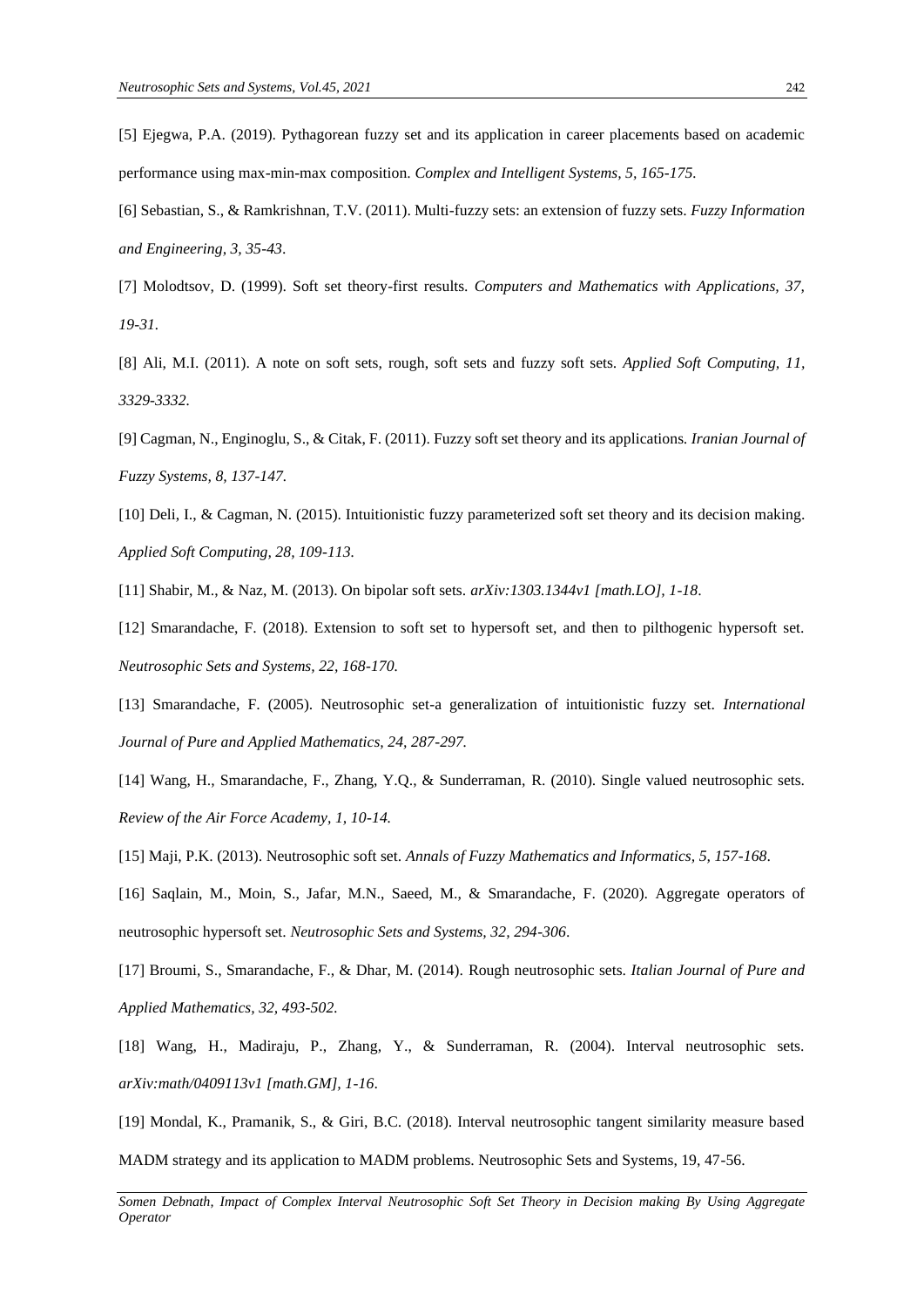[20] Deli, I., Ali, M., & Smarandache, F. (2015). Bipolar neutrosophic sets and their application based on multi-criteria decision-making problems. *Proceedings of the 2015 International Conference on Advanced Mechatronic Systems, 249-254.*

[21] Samuel, A.E., & Narmadhagnanam, R. (2017). Neutrosophic refined sets in medical diagnosis. International Journal of Fuzzy Mathematical Archive, 14, 117-123.

[22] Ulucay, V., Kilic, A., Sahin, M., & Deniz, H. (2019). A new hybrid distance-based similarity measure for refined neutrosophic sets and its application in medical diagnosis. *Matematika, 35, 83-96.*

[23] Abdel-Basset, M. (2019). An approach of TOPSIS technique for developing supplier selection with group decision making under type-2 neutrosophic number. *Applied Soft Computing, 77, 438-452*.

[24] Abdel-Basset, M., Chang, V., Gamal, A., & Smarandache, F. (2019). An integrated neutrosophic ANP and VIKOR method for achieving sustainable supplier selection: A case study in importing field. *Computers in Industry, 106, 94-110.*

[25] Abdel-Basset, M., Chang, V., & Gamal, A. (2019). Evaluation of the green supply chain management practices: A novel neutrosophic approach. *Computers in Industry, 108, 210-220.*

[26] Abdel-Basset, M., Gamal, A., Manogaran, G., Son, L. H., & Long, H. V. (2020). A novel group decision making model based on neutrosophic sets for heart disease diagnosis. *Multimedia Tools and Applications, 79, 9977-10002.*

[27] Abdel-Basset, M., Gamal, A., Son, L. H., & Smarandache, F. (2020). A bipolar neutrosophic multi criteria decision making framework for professional selection. *Applied Sciences, 10, 1202*.

[28] Abdel-Basset, M., Manogaran, G., Gamal, A., & Chang, V. (2020). A novel intelligent medical decision support model based on soft computing and IOT. *IEEE Internet of Things Journal, 7, 4160-4170.*

[29] Ramot, D., Milo, R., Friedman, M., & Kandel, A. (2002). Complex fuzzy sets. *IEEE Transactions on Fuzzy Systems, 10, 171-186.*

[30] Thirunavukarasu, P., Suresh, R., & Ashokkumar, V. (2017). Theory of complex fuzzy soft set and its applications. *International Journal for Innovative Research in Science and Technology, 3, 13-18.*

[31] Selvachandran, G., Hafeed, N.A., & Salleh, A.R. (2017). Complex fuzzy soft expert sets. *Conference Paper in AIP Conference Proceedings, DOI: 10.1063/1.4980969.*